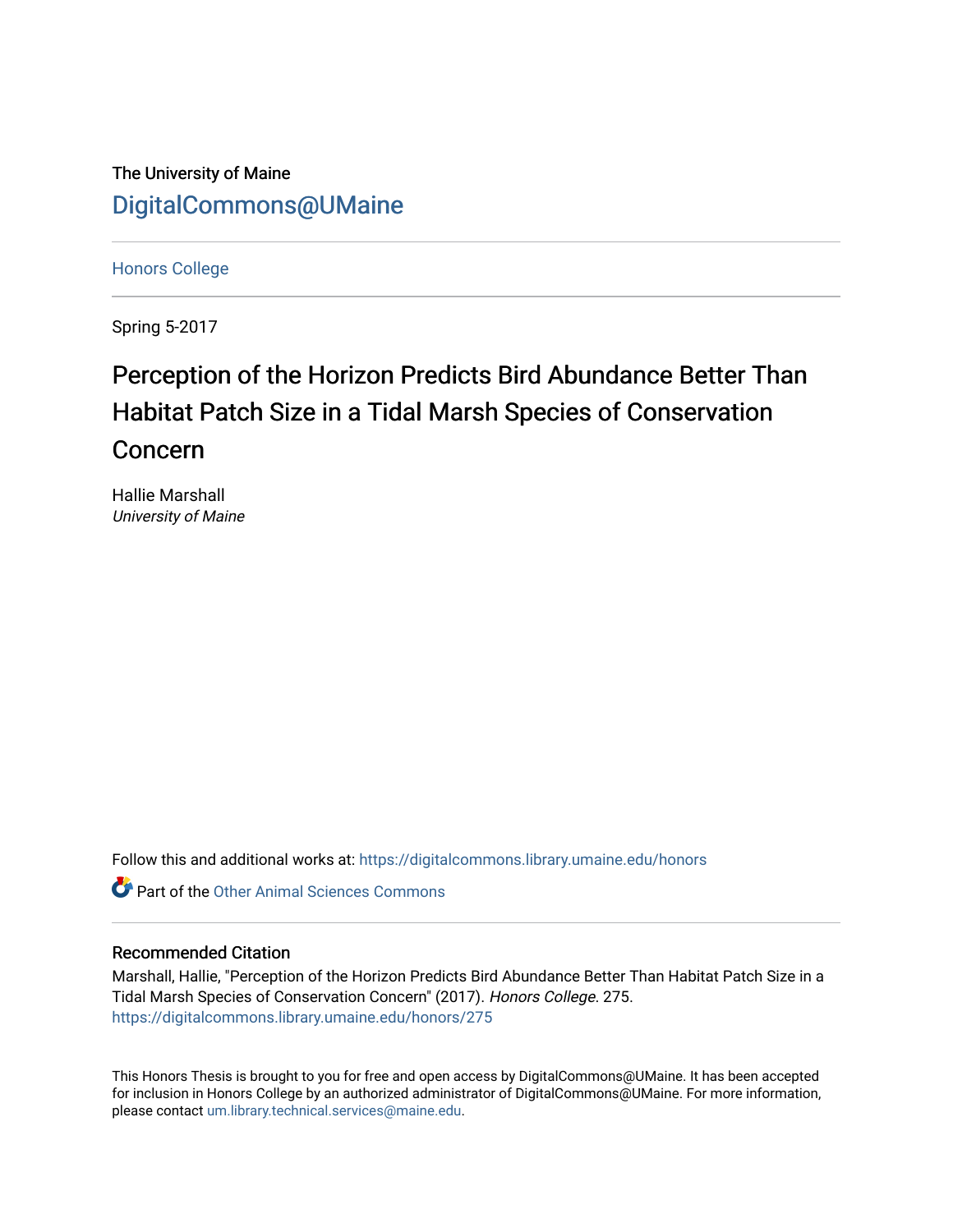# PERCEPTION OF THE HORIZON PREDICTS BIRD ABUNDANCE BETTER THAN HABITAT PATCH SIZE IN A TIDAL MARSH SPECIES OF CONSERVATION

### **CONCERN**

by

Hallie A. Marshall

A Thesis Submitted in Partial Fulfillment of the Requirements for a Degree with Honors (Wildlife Ecology)

The Honors College

University of Maine

May 2017

Advisory Committee:

Erik Blomberg, Assistant Professor of Wildlife Ecology, Co-Advisor Brian Olsen, Associate Professor of Biology and Ecology, Co-Advisor Malcolm Hunter, Jr., Libra Professor of Conservation Biology Chris Mares, Director, Intensive English Institute Lindsay Seward, Undergraduate Program Coordinator (WFCB)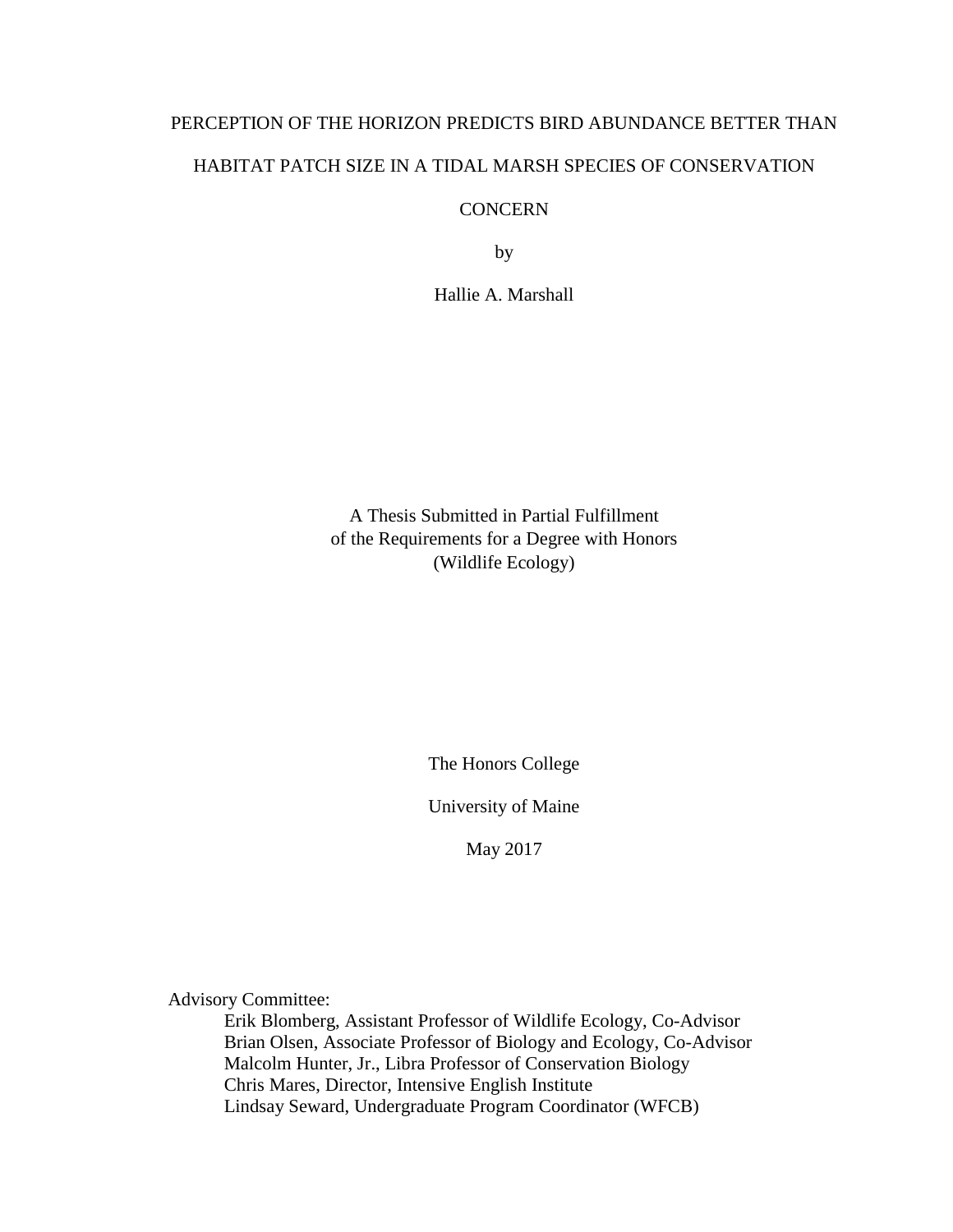© 2017 Hallie A. Marshall All Rights Reserved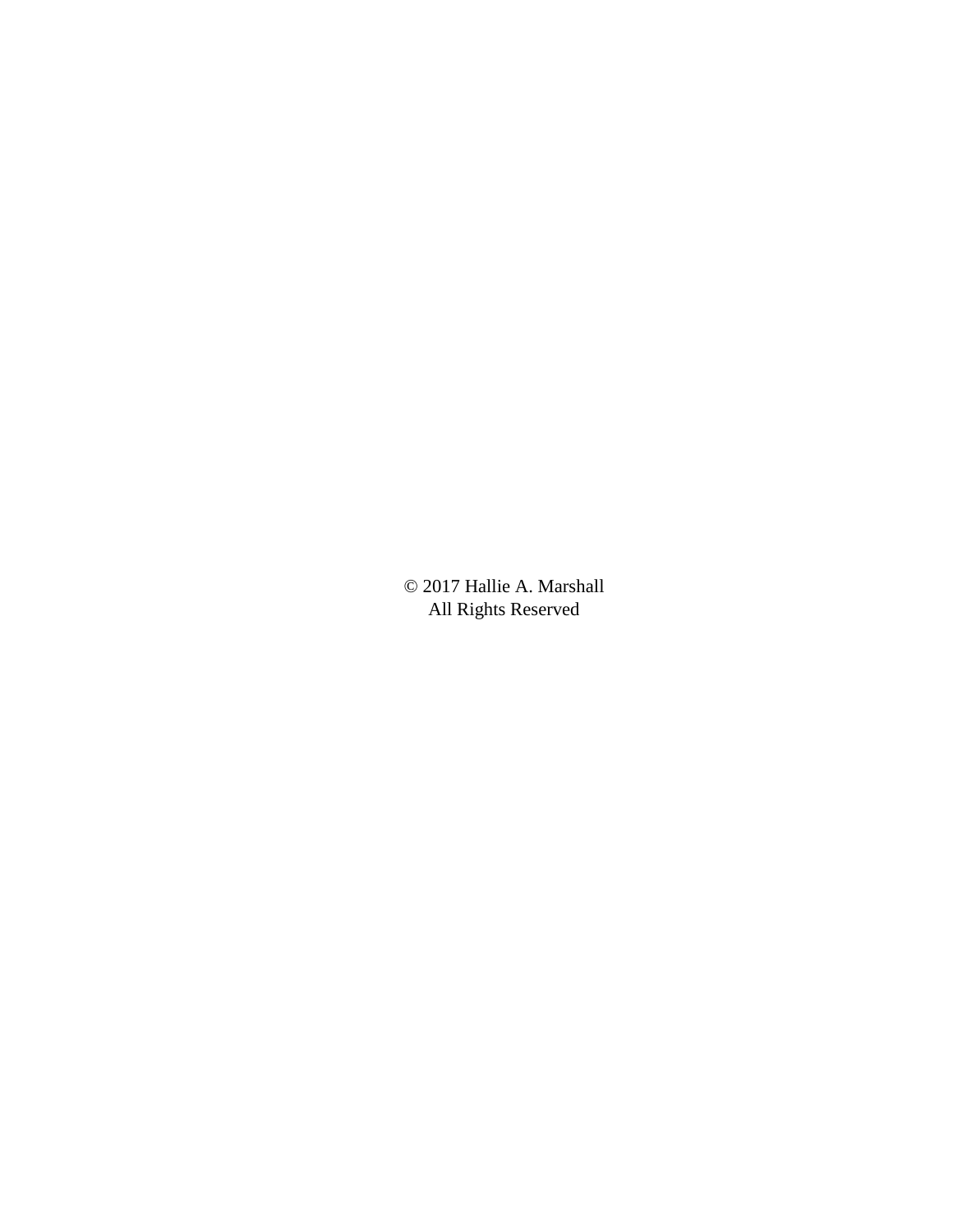#### **Abstract**

The Saltmarsh Sparrow (*Ammodramus caudacutus*) is a tidal marsh bird species facing rapid population decline throughout its range. A major cause of this decline is degradation and loss of breeding habitat, and thus there is a need to preserve coastal marshes in the northeastern United States. To do so requires an understanding of the habitat features that support robust populations. Previous studies have shown increases in Saltmarsh Sparrow abundance with marsh size increases. In other grassland bird species, habitat patches with low horizons are preferred to those with tall objects (e.g., trees, telephone poles, wind turbines). This study tests how the abundance of Saltmarsh Sparrows is affected by the maximum height of objects in the horizon of marshes. Abundance data were collected via point count surveys at 1,698 points from Maine to Virginia during the 2012 breeding season. At each of these points, a clinometer was used to determine the height of objects in the horizon. Using program R, we evaluated detection and site covariates to determine the model which best predicted the abundance of Saltmarsh Sparrows. Our study found that the angle to the maximum horizon, which considers a bird's perception of its surroundings, is a better predictor of abundance than marsh patch size. We found that the highest abundance of this species was observed in marshes where the angle to the horizon was zero degrees, and at angles greater than 13 degrees the predicted abundance fell below one bird per point. This implies that perceived openness, rather than a large area, is selected by this species, and should be a prioritized marsh characteristic for the conservation of Saltmarsh Sparrows.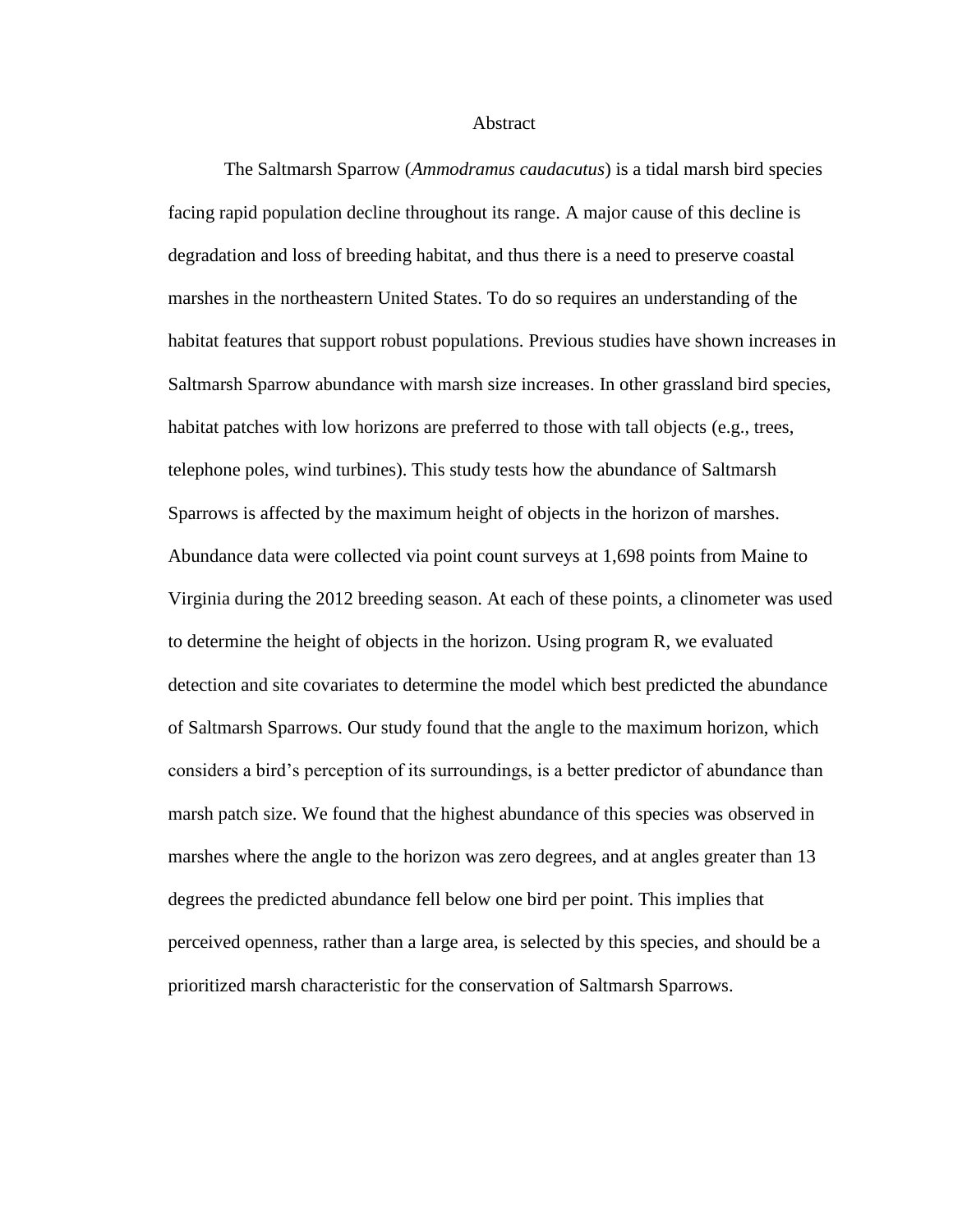#### **Acknowledgements**

I would like to thank my advisors, Erik Blomberg and Brian Olsen, for their indispensable guidance. Their confidence in my abilities encouraged me throughout the entire thesis process. I would also like to thank my committee members, Malcolm Hunter, Chris Mares, and Lindsay Seward for their advice and encouragement.

I would like to express my gratitude to Zach Beaudry, Ben Becker, and Haley Netherton for being peer reviewers and motivators, and to the Blomberg lab group for their support. I would also like to thank the members of the Saltmarsh Habitat and Avian Research Program who collected, organized, and provided data. The contributions of all of these people helped make this the most enriching experience of my undergraduate career.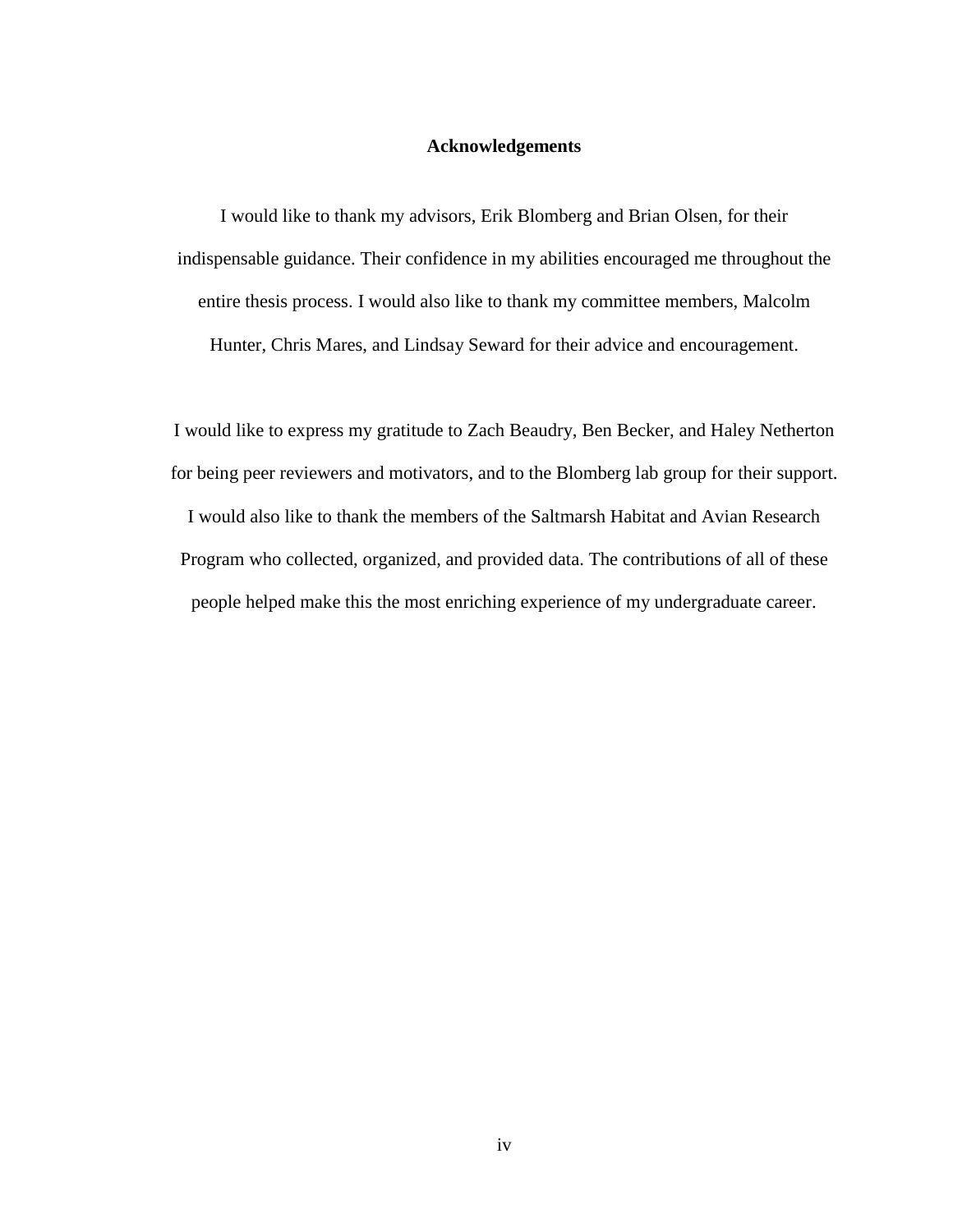### **Table of Contents**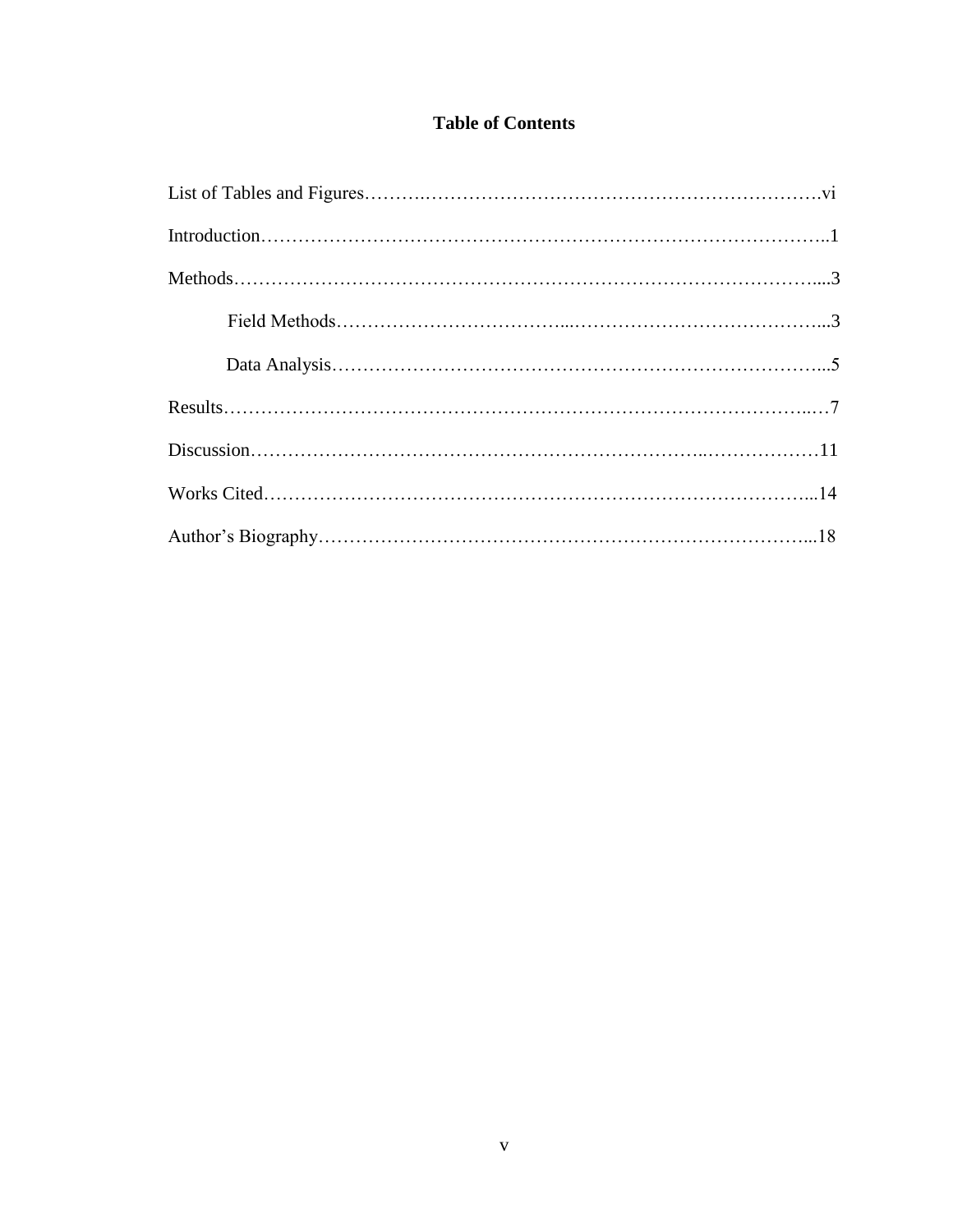## **List of Figures and Tables**

| Table 1. Results of the <i>N</i> -Mixture models of the effects of survey covariates on detection |
|---------------------------------------------------------------------------------------------------|
|                                                                                                   |
| Figure 1. Predicted abundance of Saltmarsh Sparrows by latitude across the entire                 |
|                                                                                                   |
| Table 2. Results of the <i>N</i> -Mixture models of the effects of site covariates on abundance   |
|                                                                                                   |
| Table 3. Parameter estimates and <i>post-hoc</i> analyses of the best-fitting N-Mixture model     |
|                                                                                                   |
| Figure 2. Predicted abundance of Saltmarsh Sparrows by angle to the maximum horizon               |
|                                                                                                   |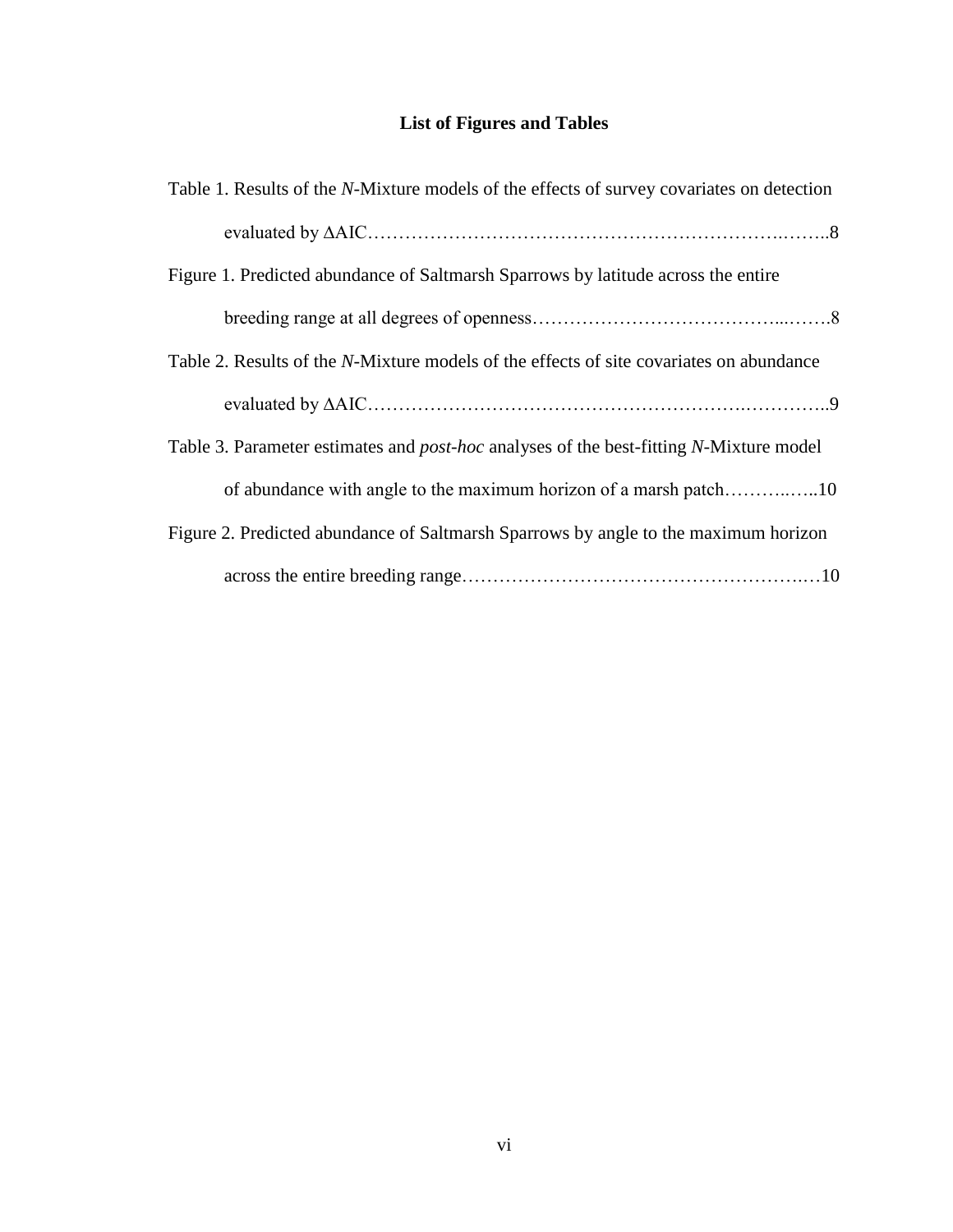#### **INTRODUCTION**

North American tidal marshes house more endemic vertebrates than any other coastal marsh system in the world (Greenberg et al. 2006). These marshes are facing rapid degradation and loss due to coastal development, as well as a rate of sea level rise which is faster than the global average (Wiest et al. 2016). Many populations of North American tidal marsh specialists are declining rapidly in the face of this habitat loss (Correll et al. 2017). There is a clear need to preserve coastal marshes in the northeastern United States, but to do so requires an understanding of the habitat features that support robust populations. This study investigates the viability of using one marsh feature as a predictor of Saltmarsh Sparrow abundance, with an aim to provide tools for prioritizing marshes for conservation of the species.

The Saltmarsh Sparrow (*Ammodramus caudacutus*) is one species of tidal marsh bird facing decline throughout its range (Correll et al. 2017). A ground-nesting species, the Saltmarsh Sparrow is impacted by increased severity of flooding and storm events due to anthropogenic climate change (Gjerdrum et al. 2008, Wiest et al. 2016, Correll et al. 2017). Recent estimates suggest that nearly 80% of Saltmarsh Sparrow nests fail due to flooding (Ruskin et al. 2017), and this number will increase under even minute increases in sea level (Bayard and Elphick 2011). Consequently, Saltmarsh Sparrows exhibit the highest rate of annual population decline (-9.0%) of any tidal marsh bird species in the northeastern United States and are projected to become extinct within the next 50 years if conservation action is not taken (Field et al. 2016, Correll et al. 2017).

Saltmarsh Sparrows require immediate conservation efforts to protect the remaining population, and our current understanding of the species suggests that larger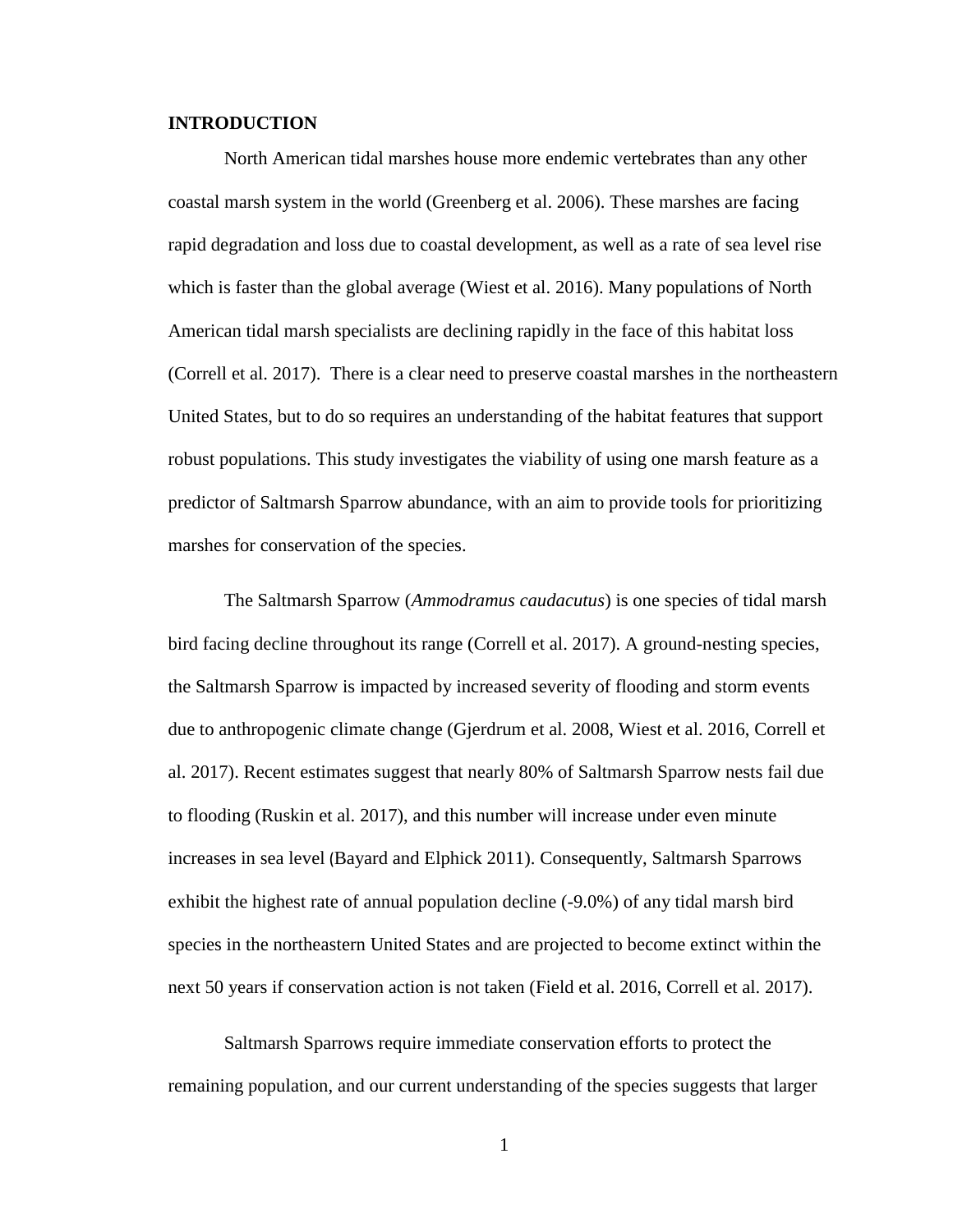marsh patches may be important. Saltmarsh Sparrows are area-sensitive (Robbins et al. 1989, Shriver et al. 2010) and select for large marsh patches (Benoit and Askins 2002). Past studies have found similar behavior for other grassland *Ammodramus* sparrows (Bakker et al. 2002, Thompson et al. 2014). However, Keyel et al. (2012) show that the relationship between patch area and small grassland bird abundance is due to habitat openness, rather than area *per se*. The authors compared models of area, edge geometry, and openness, and found that Bobolink (*Dolichonyx oryzivorus*) density was best predicted by the average angle to the horizon in a grassland patch (Keyel et al. 2012). This suggests that Bobolinks, and likely other similar birds considered area-sensitive, make decisions to occupy habitat patches based on their perception of openness.

Similar studies have shown that in other grassland birds, habitat patches with low horizons that lack elevated structures are preferred to those with tall objects (e.g., trees, telephone poles, wind turbines; e.g., Bakker et al. 2002, Ribic et al. 2009, Thompson et al. 2014), but the extent to which these results can be expanded to marsh systems is less well-known. Marshes bordered by trees or containing tall objects may be avoided due to the probability of predators using these objects as perches from which to spot prey (van der Vliet et al. 2008, Andersson et al. 2009). Additionally, individual birds may perceive marsh area differently from how humans delineate marsh patches from aerial imagery. If Saltmarsh Sparrows assess habitat similarly to other grassland birds, marsh patches may be rendered unsuitable by a narrow band of trees or powerlines. Regardless of the specific mechanism driving habitat selection, it is important to understand the characteristics that Saltmarsh Sparrows are selecting to make conclusions about which marshes to prioritize for conservation.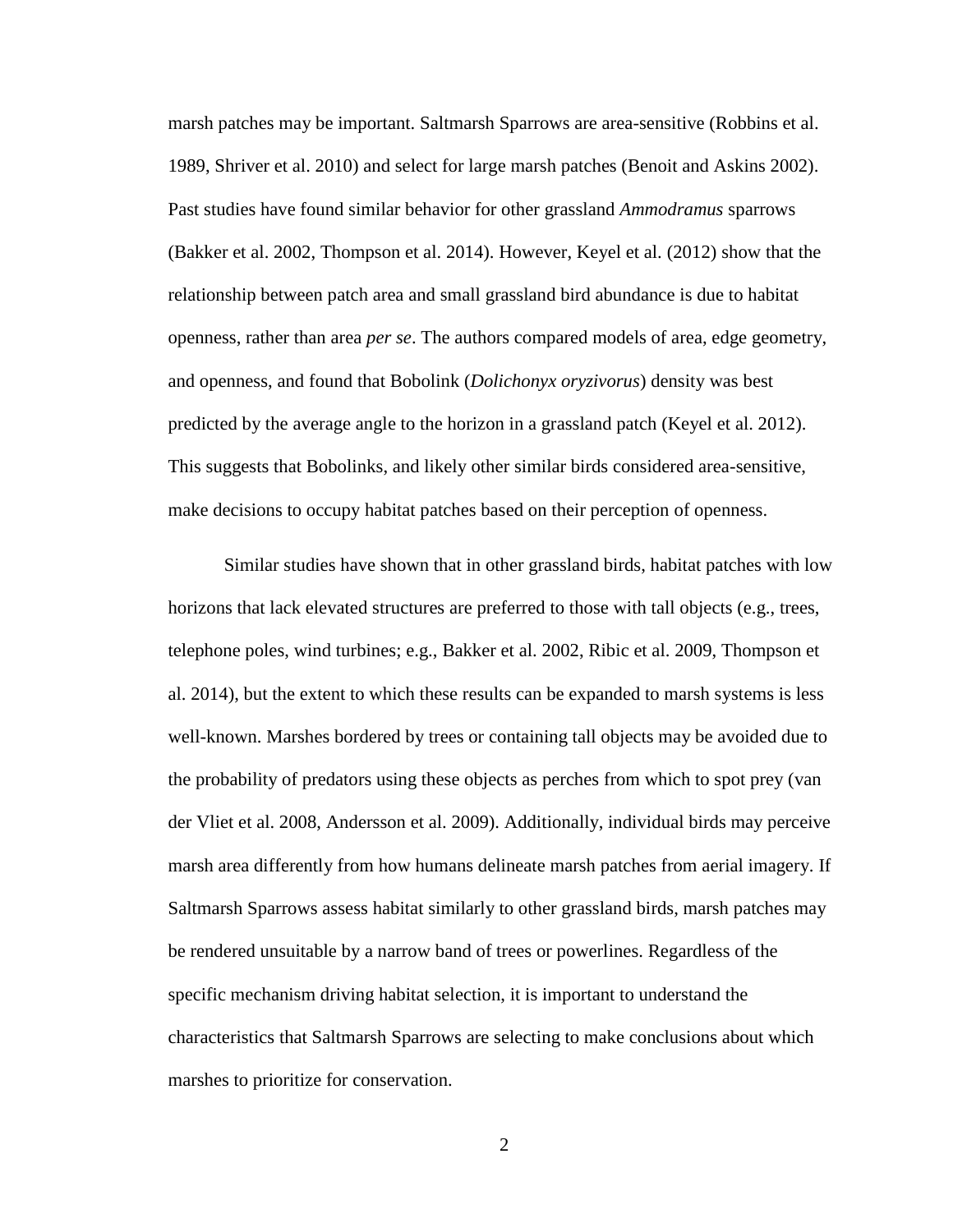We used point count data to evaluate patch area and the height of objects within and surrounding tidal marshes as predictors of Saltmarsh Sparrow abundance. We hypothesized that abundance in marshes from Maine to Virginia would be better predicted by openness, defined by the maximum height of objects in the horizon of marshes, than by area.

#### **METHODS**

#### *Field Methods*

Saltmarsh Sparrow abundance was estimated with point count surveys consisting of five minutes of silent observation followed by a series of secretive marsh bird callbacks. As the callback portion of these surveys varied by region, we only used bird counts from the five-minute silence period to remain consistent across the range. During point count surveys, all birds observed by sight and sound were reported at estimated distances bands (<50, 50-100, >100 meters) and we used the sum of birds across all distance bands in our analysis. Surveys were conducted two to three times at each randomly placed point from April 15 to July 31, 2012 in tidal marshes from Maine to Virginia. All points were located a minimum of 400 meters apart, and recurring surveys at each point were completed a minimum of ten days apart. Surveys were conducted from 30 minutes before sunrise to 11:00am local time (Wiest et al. 2016).

During each point count survey, data were collected on survey conditions including: (1) noise interference on a 0 to 4 scale ( $0 =$  no interference,  $4 =$  probably cannot hear birds beyond 25m); (2) wind speed based on the Beaufort Scale; (3) sky condition using U.S. Weather Bureau codes; (4) temperature in Fahrenheit; (5) time of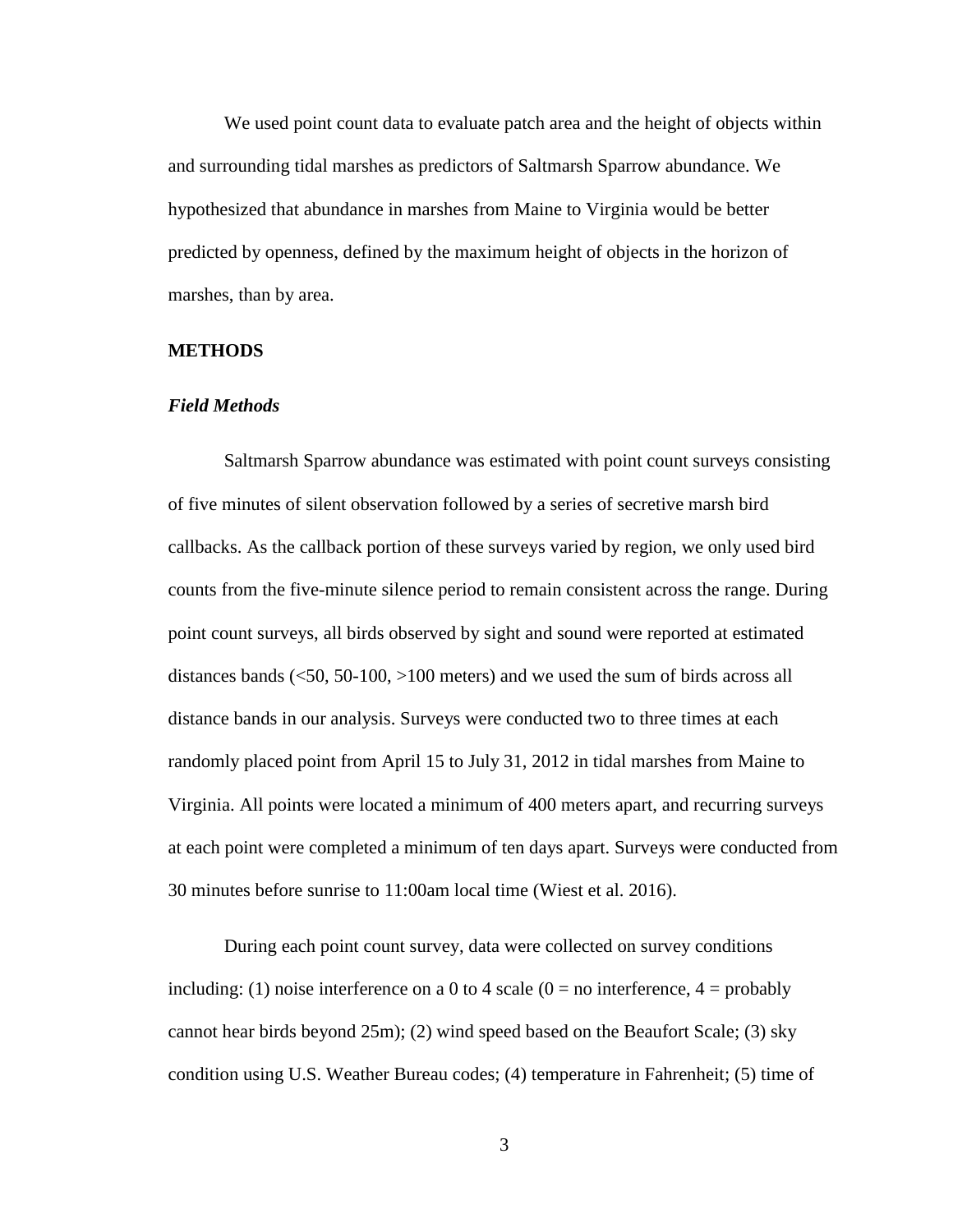day; and (6) survey window (Early, Mid, Late). These variables are henceforth referred to as our survey covariates. To avoid detection bias, surveys were not conducted when wind speed was greater than 20 kilometers per hour, when noise prevented detection of birds within 50 meters, or when there was sustained fog or rain (Wiest et al. 2016).

Using a clinometer and compass, we also collected openness information at each survey location during the field seasons of 2012, 2013, or 2014 (SHARP 2013). We used a clinometer to record the vertical angle, and compass to record the azimuth, to the tallest object visible on the horizon (maximum horizon) from the point, regardless of direction or proximity of the object. We also used clinometers to record the vertical angle to the horizon in each cardinal direction, and used the mean of these four measurements as the average angle to the horizon at each site. When objects on the horizon were at eye-level or lower (i.e., a very open marsh), the maximum horizon was zero degrees. The tallest objects produced a maximum angle of 90 degrees.

Marshes were delineated as individual patches by SHARP using the National Wetlands Inventory Estuarine Intertidal Emergent Wetland layer (U.S. Fish and Wildlife Service National Wetlands Inventory 2010) and ArcGIS (Wiest et al. 2016). Patches were defined by discrete spatial areas of contiguous marsh vegetation (Wiest et al. 2016). Patch area was calculated in hectares using this GIS software. Many marsh patches contained more than one survey point, which were distributed and randomly selected in patches using program R (R Core Team 2016).We recorded the latitude of each point to account for unequal distribution of Saltmarsh Sparrow populations across the breeding range. Collectively all measurements associated with each survey point are henceforth referred to as our site covariates.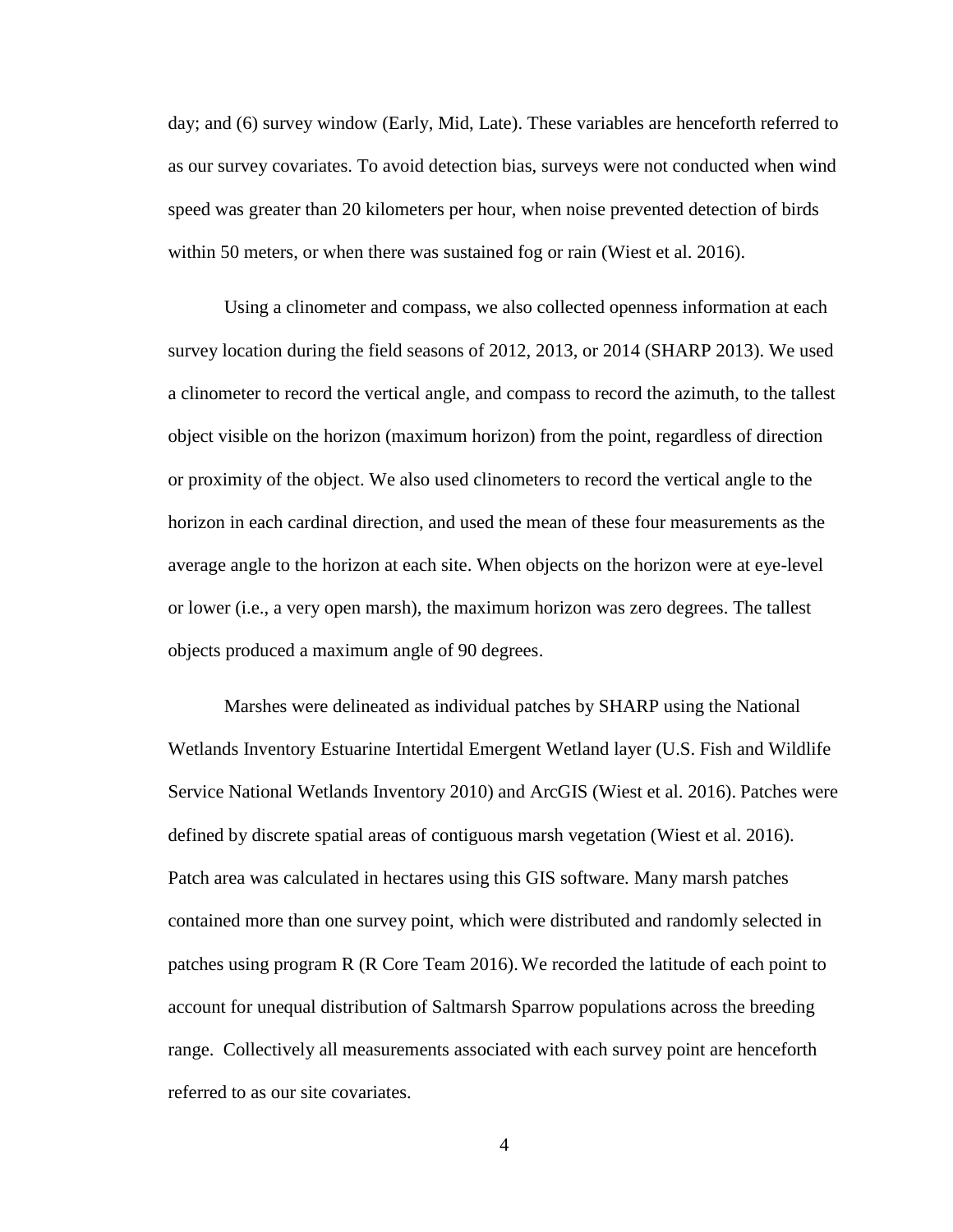#### *Data Analysis*

We implemented *N*-Mixture (Royle 2004) models in a generalized linear model framework using program R (R Core Team 2016) and the package unmarked (Fiske and Chandler 2011) to fit survey- and site-specific covariates to counts of Saltmarsh Sparrows at each site, while accounting for imperfect detection among repeated surveys. These models were built in a generalized linear model framework, which accommodates a nonnormal distribution of the data. We first tested for the best approximating distribution of sparrow density, and found that a negative binomial distribution outperformed zeroinflated Poisson and Poisson distributions, and so we fill all models under a negative binomial.

We began by testing survey-level covariates that might potentially affect detection. Noise level during a survey was tested because Saltmarsh Sparrows have a relatively quiet call that is not easily detected from distances greater than a few meters even in low-noise conditions (Greenlaw and Rising 1994). We tested wind speed because higher wind speeds may delay singing (Bruni et al. 2014) and also make it more difficult to hear sparrow songs. We tested temperature to account for the changing frequency of singing at differing temperatures (Thomas 1999). Sky condition, an index of the cloud cover and weather during a survey, was included because cloud cover and weather affect when birds sing (Bruni et al. 2014). Time of day (converted to a continuous scale of hours after midnight) was tested because birds sing more frequently in the early morning hours compared to late morning hours (Bruni et al. 2014). We included survey window to account for changes in bird song activity at different stages in the breeding season (Slagsvold 1977). These covariates are related to one another and in conjunction affect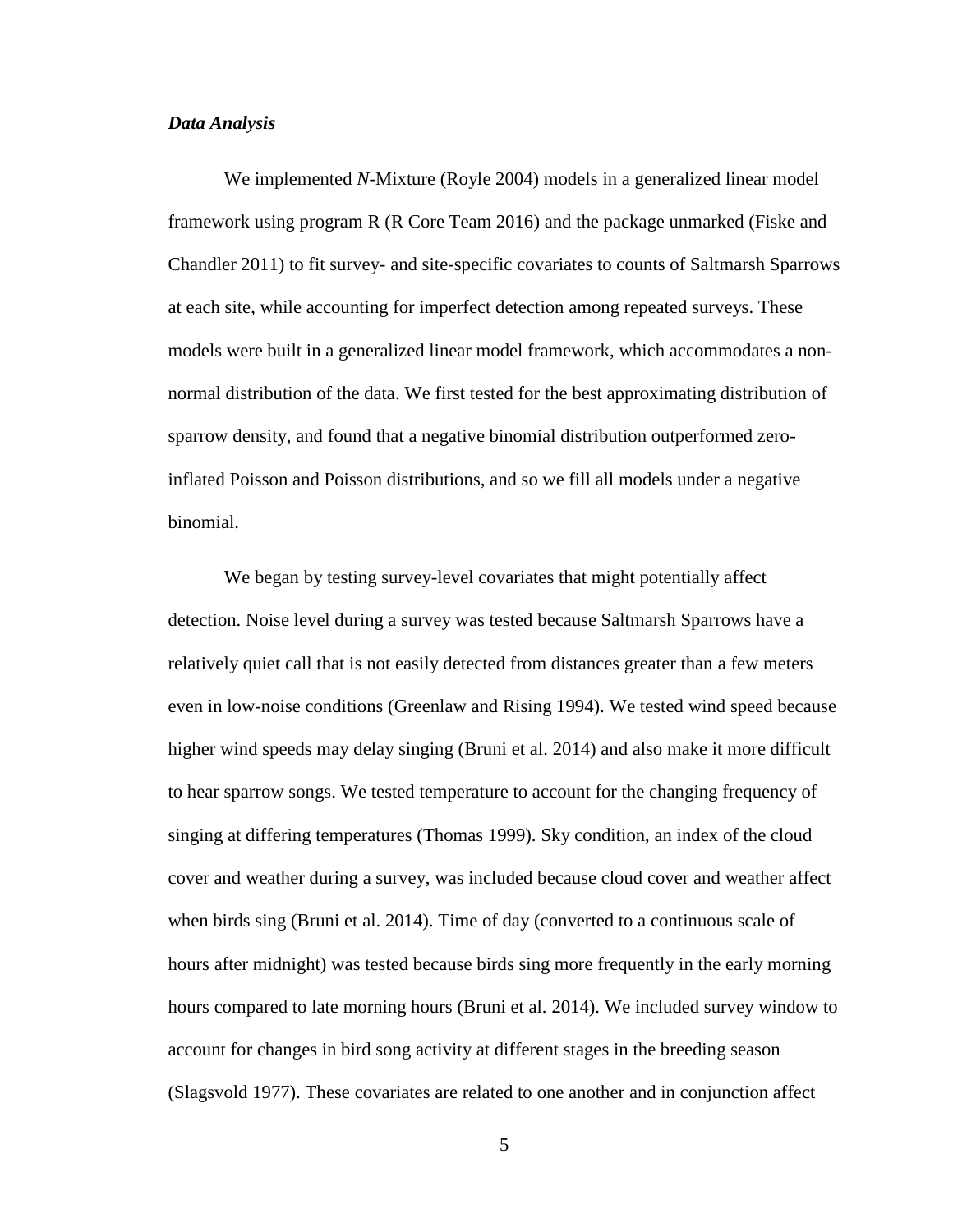both the frequency at which birds sing and potentially our ability to detect Saltmarsh Sparrows. The latitude of each point was added as a site covariate to all detection models, including the null, to account for the fact that average marsh area changes throughout the latitudinal range, peaking around New Jersey and the Atlantic coast of the Delmarva Peninsula (Wiest et al. 2016). Latitude was tested as a quadratic variable because the population of Saltmarsh Sparrows is known to peak at the same latitudes where average marsh size is largest (Wiest et al. 2016). All detection covariates which performed better than the null model (based on criteria described below) were retained and combined to produce the model which best fit the detection process.

We next evaluated the effect of site covariates on Saltmarsh Sparrow abundance, while accounting for the effect of the survey covariates that we found to affect detection. Site covariates included marsh area, maximum angle to the horizon, and average angle to the horizon. We considered linear effects of all site covariates, and also tested for a quadratic effect of maximum horizon because we hypothesized that a threshold may exist beyond which Saltmarsh Sparrow density changed exponentially. We tested the area of patches, as previous studies have found higher abundances of Saltmarsh Sparrows as area increases (Benoit and Askins 2002, Shriver et al. 2010). We tested maximum angle to the horizon of a marsh in any direction to account for the possibility that anything ranging from one large object to the entire border of a marsh could impact abundance. Average angle to the horizon was tested as an index more representative of the openness of the entire patch (Keyel et al. 2012).

Models were evaluated using Akaike Information Criterion (AIC) and models which fell within 2.0 ∆AIC of a competing model were considered equivalent. Top-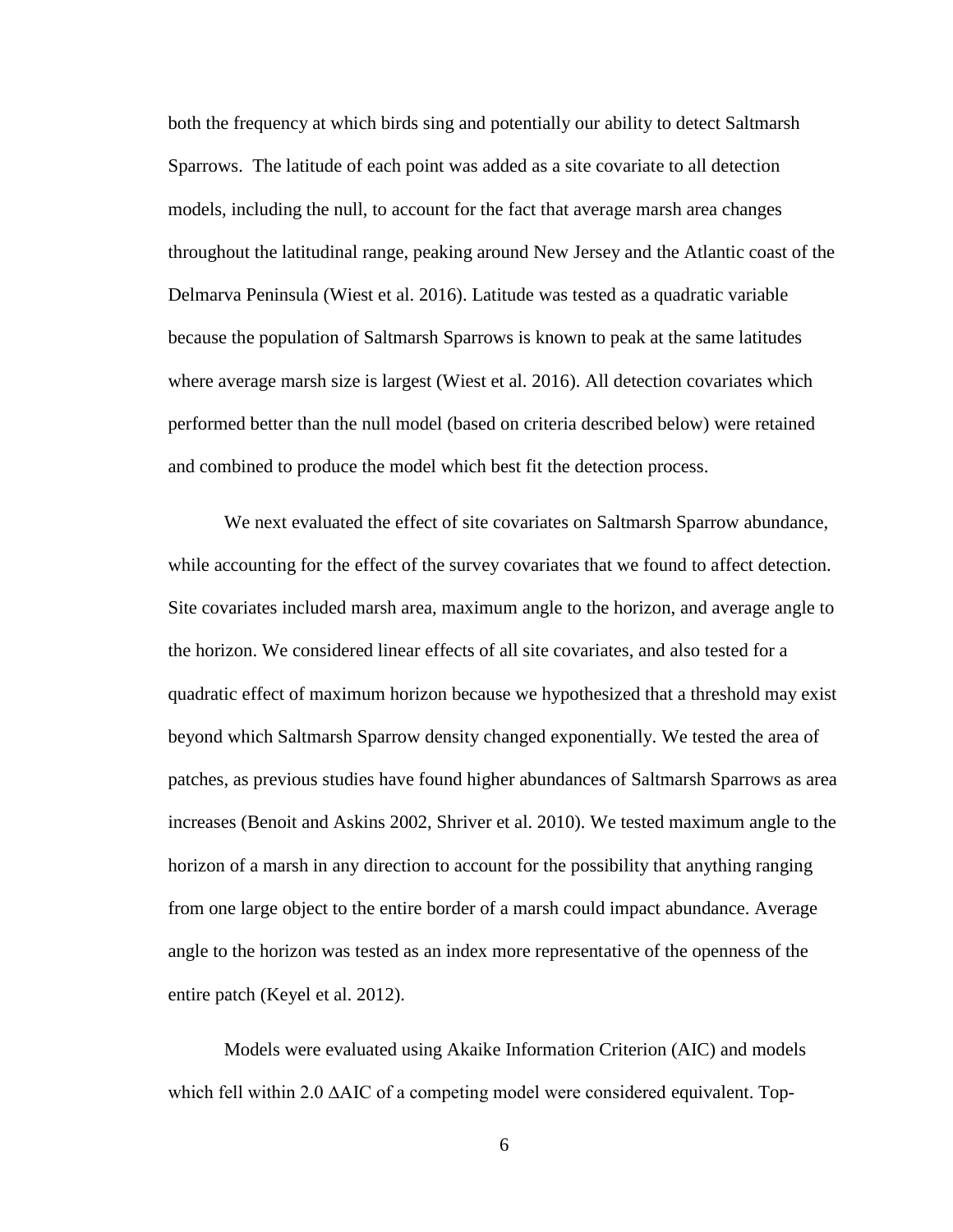ranking models were those with ∆AIC ≤ 2.0. We also examined 95% confidence intervals around parameter coefficients and the Z-score of each coefficient for topranking models *post hoc* to assess parameter significance.

#### **RESULTS**

We used data from 4,952 point count surveys which took place from April 15 to July 31, 2012, at 1,698 randomly-placed points in tidal marshes from Maine to Virginia. These points were distributed across 552 individual marsh patches. We observed a total of 1,080 Saltmarsh Sparrow detections, which ranged from 0 to 11 birds counted in a single survey  $(0.21 \pm 0.74 = 0.0 \pm 0.95)$ .

Our best-supported model of detection probability (Table 1) combined the covariates of noise level, wind speed, and survey window in detection of Saltmarsh Sparrows with a model weight of 0. Temperature, sky condition, and time of day did not perform better than the null model and were not included in the second round of modeling. Survey window was positively related to detection of Saltmarsh Sparrows ( $\beta$  = 0.06; 95% CI = -0.01 to 0.13). Wind speed also showed a positive correlation (β = 0.08; 95% CI = 0.0 to 0.16), but this parameter may be associated with noise level, which was negatively correlated ( $\beta$  = -0.15; 95% CI = 0.05 to 0.25) with Saltmarsh Sparrow detections. The quadratic effect of latitude was supported (Table 3), where density peaked at south-central latitudes (Figure 1).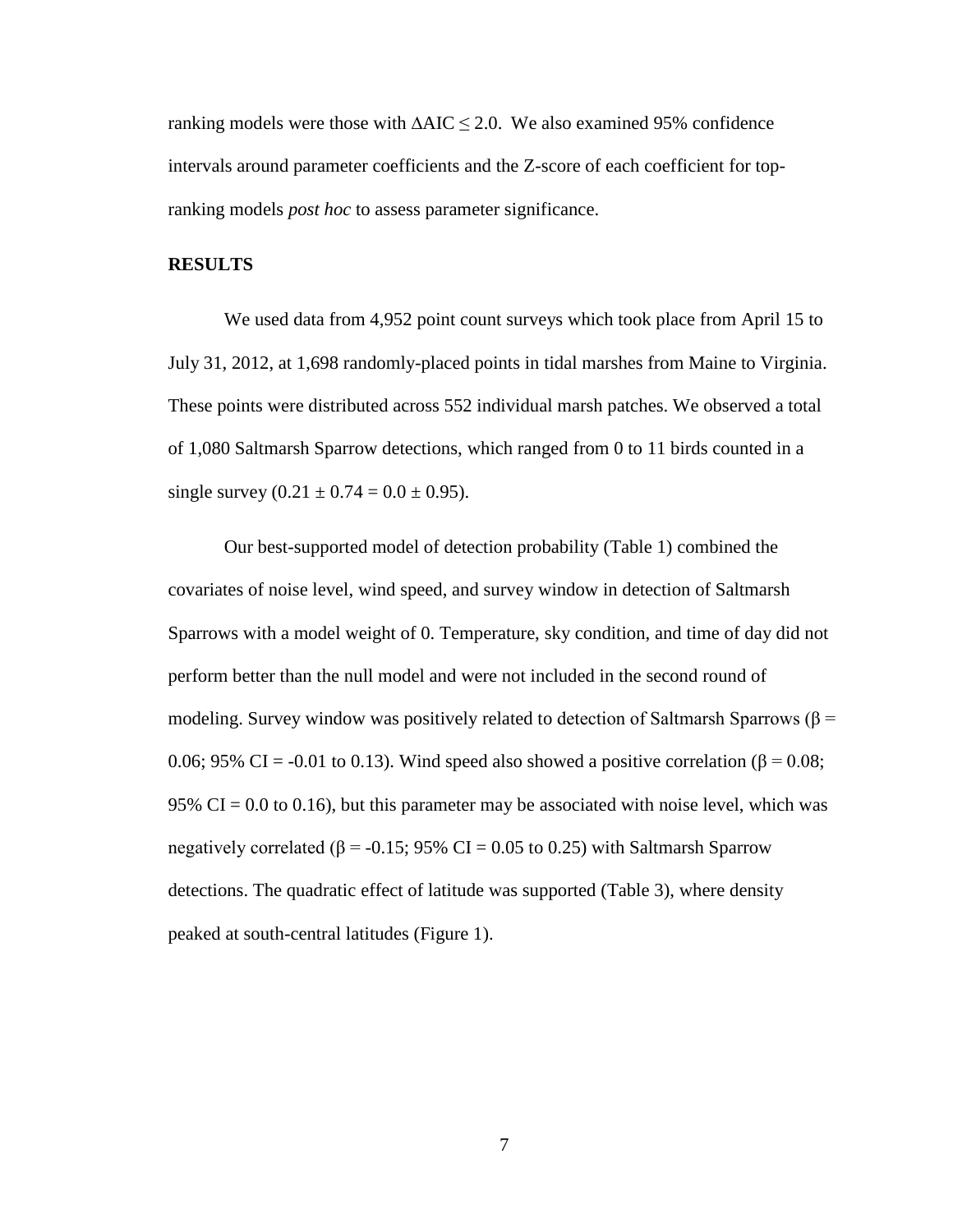| <b>Model</b>                         | K | $\Delta AIC^*$ | $w_i$   |
|--------------------------------------|---|----------------|---------|
| $noise + wind speed + survey window$ | 8 | 0.0            | 0.53    |
| $noise + wind speed$                 | 7 | 1.2            | 0.29    |
| $noise + survey$ window              | 7 | 3.7            | 0.09    |
| noise                                | 6 | 3.7            | 0.08    |
| wind speed $+$ survey window         | 7 | 10.5           | 0.003   |
| wind speed                           | 6 | 12.2           | 0.001   |
| survey window                        | 6 | 12.9           | 0.001   |
| null                                 | 5 | 13.4           | < 0.001 |
| hours after midnight                 | 6 | 13.9           | < 0.001 |
| sky condition                        | 6 | 14.0           | < 0.001 |
| temperature                          | 6 | 14.6           | < 0.001 |

Table 1. Model results, including ∆AIC, number of parameters (k), and model weight (w<sub>i</sub>) from models of detection for Saltmarsh Sparrows surveyed during 4,952 point counts from Maine to Virginia, May-July 2012. Models were run using the package unmarked in program R. All models include latitude (quadratic) as a covariate.

\*log-likelihood of the top ranked model is -2183.124



Figure 1. Predicted abundance of Saltmarsh Sparrows by latitude across the entire breeding range at all degrees of openness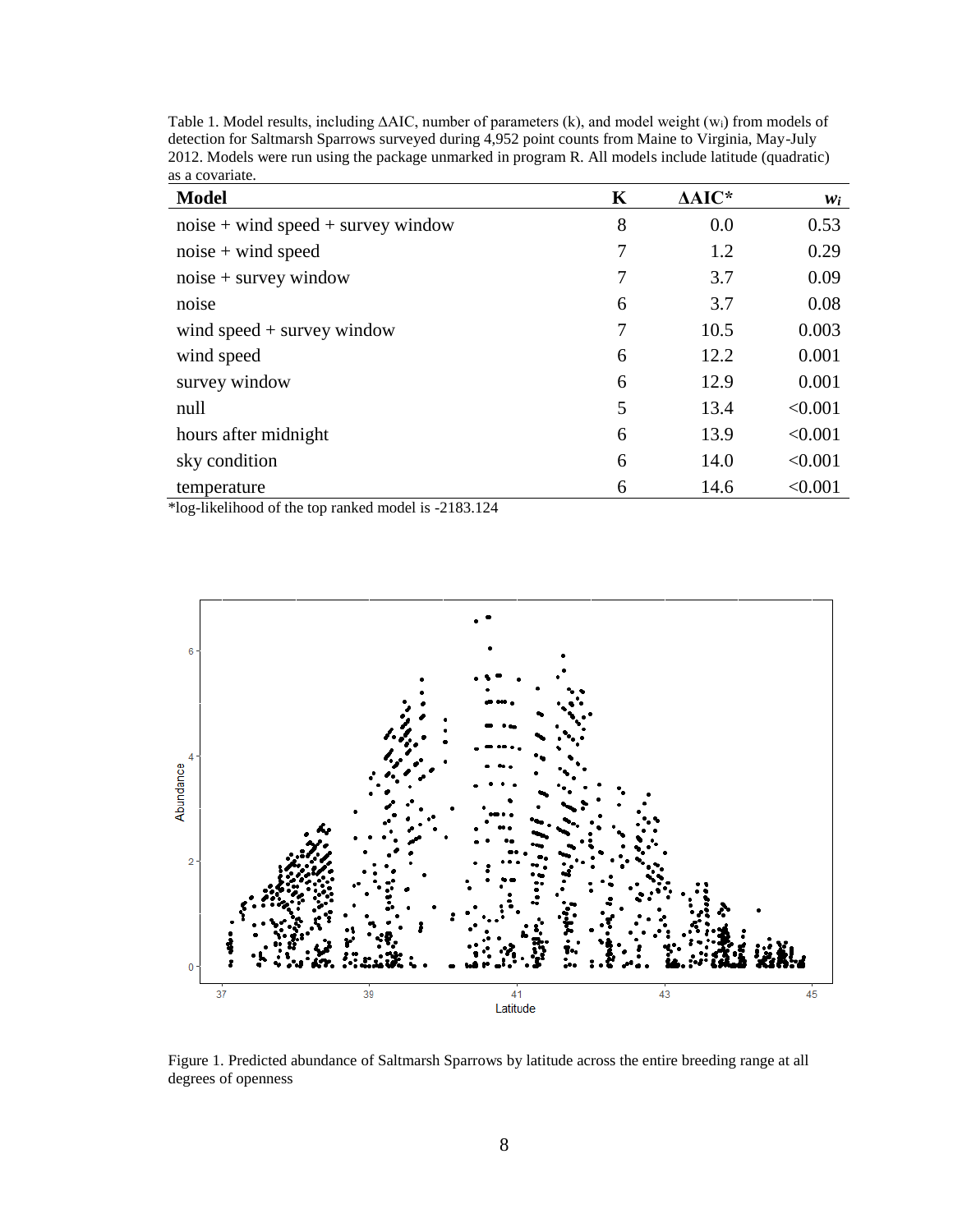The density model (Table 2) which best fit our data included a covariate of angle to maximum horizon with a weight of 0.72. The quadratic variable of maximum horizon fell within 2.0 ΔAIC of our best model, suggesting there could be a threshold at which Saltmarsh Sparrow abundance changed significantly. Average angle to the horizon was not supported  $(AAIC = 19.5)$  and the model with patch area instead of horizon measurements was our least competitive model, with a weight of  $\langle 0.0001 \rangle$  ( $\Delta AIC =$ 210.3). The patch area model had a similar  $\triangle AIC$  and weight to the null model ( $\triangle AIC =$ 208.3).

Table 2. Model results, including ∆AIC, number of parameters (k), and model weight (wi) from models of abundance for Saltmarsh Sparrows surveyed during 4,952 point counts from Maine to Virginia, May-July 2012. Maximum angle to horizon data were collected during 2012-2014 and patch areas in hectares were calculated using ArcGIS. Models were run using the package unmarked in program R. All models include detection covariates from the top-ranked model for detection (Table 1) and latitude.

| <b>Model</b>              | Κ  | AAIC* | $w_i$          |
|---------------------------|----|-------|----------------|
| Maximum angle to horizon  | 9  | 0.0   | 0.72           |
| Maximum horizon quadratic | 10 | 1.9   | 0.28           |
| Average angle to horizon  | 9  | 19.5  | < 0.001        |
| Null                      | 8  | 208.3 | < 0.001        |
| Patch area                | 9  | 210.3 | $< \!\! 0.001$ |

\*log-likelihood of the top ranked model is -2077.979

Using our best model (Table 3), we determined that Saltmarsh Sparrow abundance was negatively correlated with increased angle to the tallest object on the horizon (Figure 2) ( $\beta$  = -1.8; 95% CI = -1.96 to -1.64). The highest predicted abundance of Saltmarsh Sparrows occurred at a maximum angle to the horizon of 0˚, which resulted in an average predicted density of 3 birds per point survey location. At a maximum horizon of 13˚, predicted Saltmarsh Sparrow abundance fell below one bird per point. Between 0 and 13 degrees, Saltmarsh Sparrow density decreased by 0.25 individuals per survey point for every 1-degree increase in maximum horizon angle.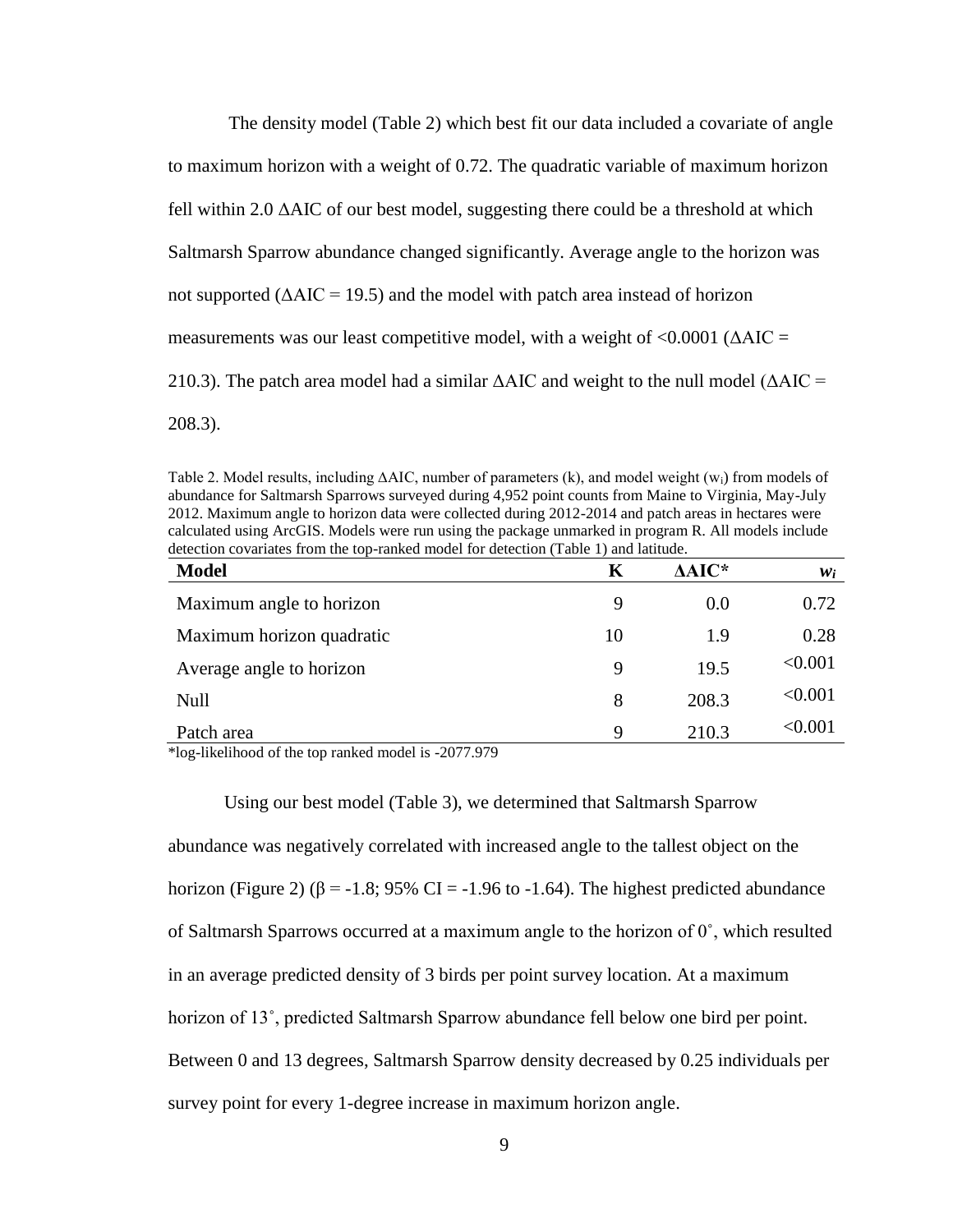| <b>Parameter</b>      | <b>Estimate</b> | $\pm$ 95% CI | Z       | p-value  |
|-----------------------|-----------------|--------------|---------|----------|
| detection model       |                 |              |         |          |
| Intercept             | $-1.9$          | 0.16         | $-22$   | < 0.0001 |
| Wind speed            | 0.08            | 0.08         | 1.9     | 0.06     |
| Survey window         | 0.06            | 0.07         | 1.7     | 0.10     |
| <b>Noise</b>          | $-0.15$         | 0.10         | $-3.0$  | 0.003    |
| abundance model       |                 |              |         |          |
| Intercept             | 0.22            | 0.26         | 1.7     | 0.09     |
| Maximum horizon       | $-1.8$          | 0.16         | $-22.0$ | < 0.0001 |
| Latitude              | $-0.06$         | 0.15         | $-0.8$  | 0.41     |
| Latitude <sup>2</sup> | $-0.71$         | 0.17         | $-8.2$  | < 0.0001 |

Table 3. Parameter estimates and *post hoc* significance tests of the top-ranked model as determined in the R package unmarked.



Figure 2. Predicted abundance of Saltmarsh Sparrows as a function of the angle to the maximum horizon. A predicted abundance of one bird occurs at an angle of 13 degrees, and zero birds at approximately 37 degrees. The greatest abundance of sparrows occurs where the maximum horizon angle is zero degrees.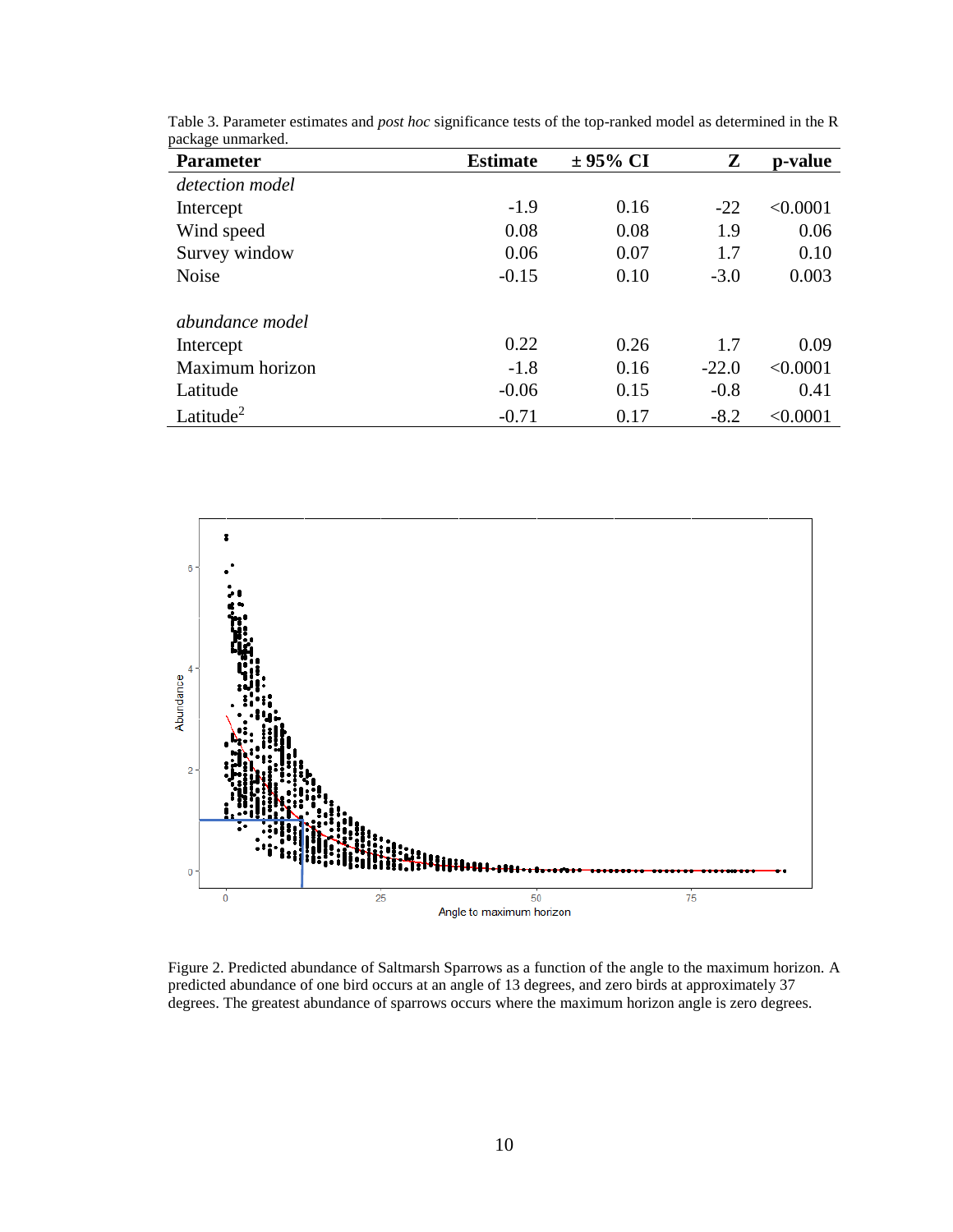#### **DISCUSSION**

Across their breeding range, Saltmarsh Sparrow abundance was highest in more open marsh patches. Although area is correlated with openness, area did not explain variance in our data as effectively as the angle to the maximum horizon. This supports our hypothesis that the angle to the maximum horizon, an index of openness, is a better predictor of Saltmarsh Sparrow abundance than patch area. Saltmarsh sparrow abundance is highest when the angle to the maximum horizon is zero, and the number of birds present at a given point in a marsh declines as that angle increases. The predicted abundance drops below one sparrow at maximum horizon angle of 13 degrees, eventually reaching zero past 35 degrees.

These results provide insight on how Saltmarsh Sparrows may perceive their habitat and make decisions on which patches to use. As an area-sensitive species, it may be that more open marshes are perceived to be larger than irregular-shaped patches that have a greater total area but are bordered by tall objects. Additional factors may contribute to the mechanisms for this behavior, including edge or predator avoidance (Gjerdrum et al. 2008, van der Vliet et al. 2008, Thompson et al. 2014). Openness may be an important additional metric to consider for other marsh and grassland birds, as well as other species exhibiting area sensitivity, as it accounts for both the habitat patch and the surrounding landscape.

It is important to note that we compared abundance to total patch area, while horizon data were recorded from the point count locations placed randomly within patches. Managers should assess the openness of marsh patches by finding the maximum horizon angle from the center of a marsh when making conservation decisions in order to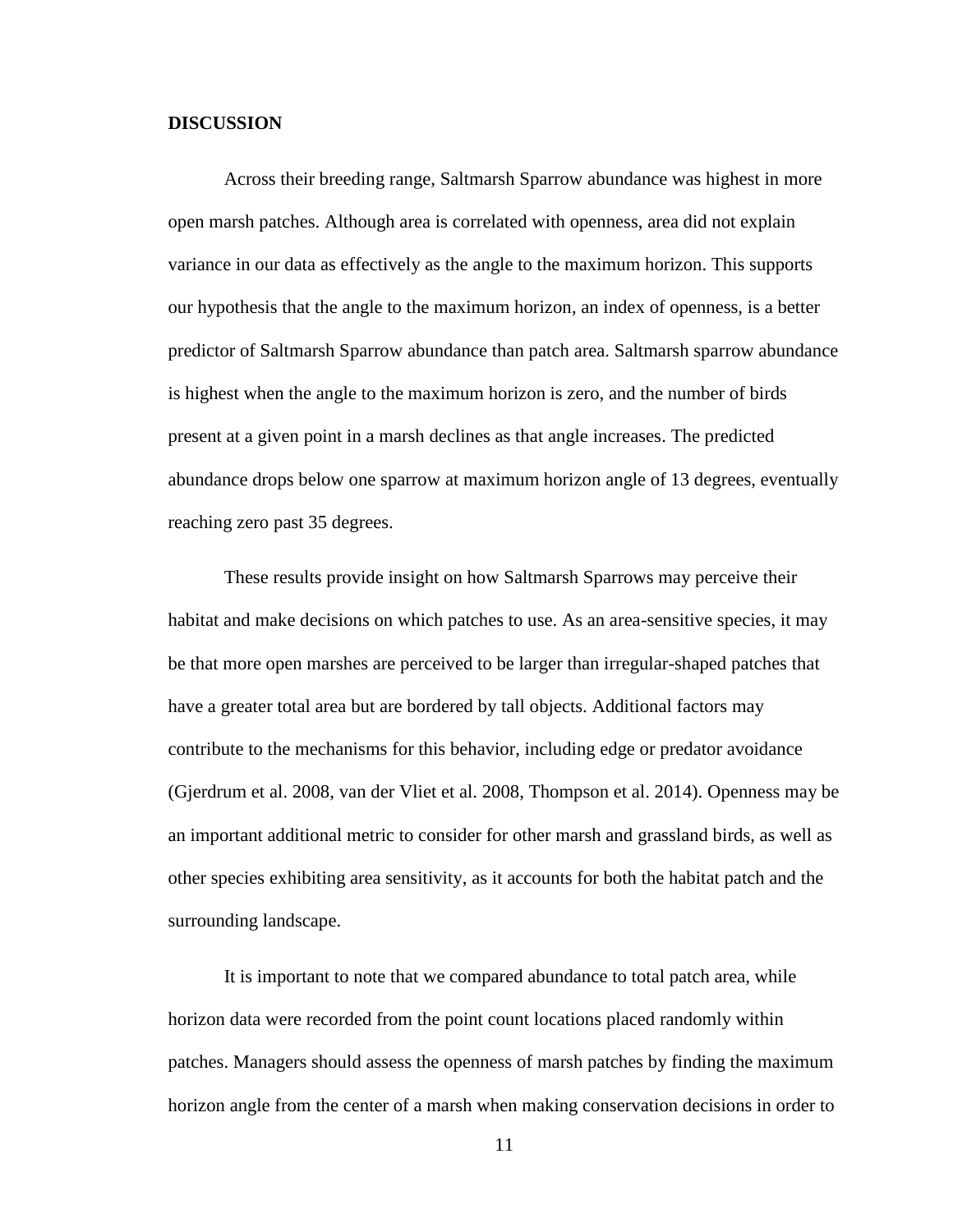best evaluate the entire marsh patch. There is variation in what is defined as a patch; the scale at which these data are considered by managers should be distinguished to best assess habitat importance (Bakker et al. 2002, Thompson et al. 2014). Our data reflect surveys of nearly 1,700 individual points in over 500 marshes across the entire breeding range of this species, and thus can be applied to all northeastern United States marshes at various scales.

Previous studies suggest that when deciding on habitat to conserve, it may be important to consider nest abundance and success (Vickery and Hunter 1994, Meiman et al. 2012) rather than where abundance of adult birds is highest (Meiman and Elphick 2012), because males and females of this species can be found in patches where nesting does not occur (Meiman 2011). While nesting is an important indicator of patches that contribute to the population, data on nest density and success are more difficult to obtain The ecological use of habitat where the species is present but not nesting is not well understood, but these are generally not patches with high bird densities (C. Elphick, pers. comm.). However, we hypothesize that patches with high bird abundance are more likely to impact population trajectories for a variety of reasons; thus, these patches are likely most important to conserve. Additionally, openness may be a feature which marsh species select for nest placement, as this behavior has been found in grassland species (van der Vliet et al. 2008, Keyel et al. 2013) further supporting the need for conservation of open patches.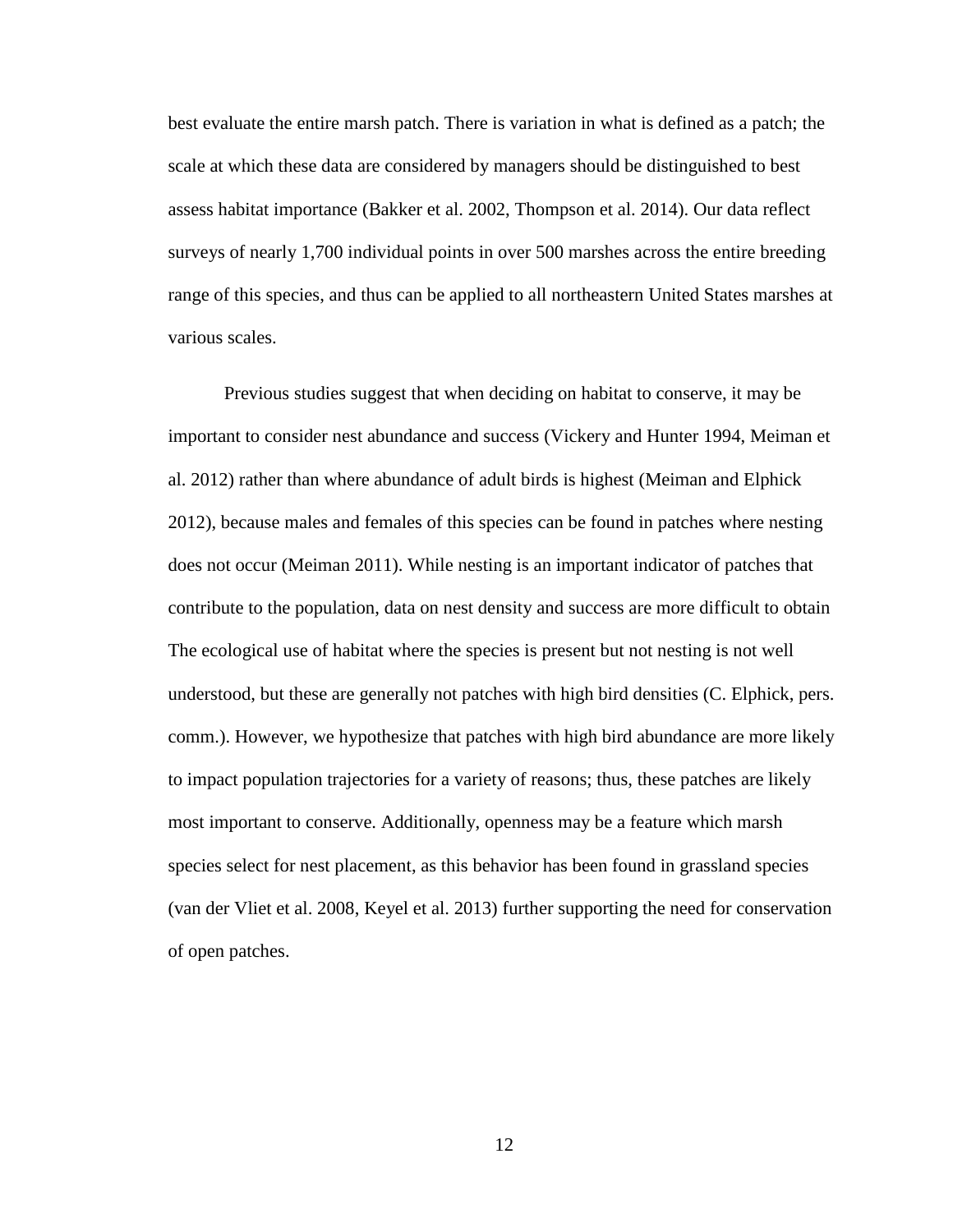#### *Implications for Saltmarsh Management*

Saltmarsh Sparrow declines may be used as an early indicator for the fate of the entire community of endemic species using coastal marshes (Correll et al. 2017). North American saltmarsh health and overall area is declining rapidly due to coastal development and other human activities (Wiest et al. 2016). Tidal marshes provide a number of services that are important to humans, including the prevention of flooding and coastal erosion. Thus, degradation of these ecosystems not only poses a serious risk of biodiversity loss, but also threatens human health and economies as well. Conserving this habitat is necessary to prevent the extinction of this species and protect the integrity of North American coastlines.

One place to start is by protecting and improving habitat for the Saltmarsh Sparrow. Our findings imply that birds may perceive marsh area differently from how we measure patch size. We should incorporate measures of openness to more accurately assess the importance of habitat patches. Marshes with a maximum horizon below 13 degrees may be most beneficial to prioritize in order to protect the greatest number of individuals. Managers seeking to improve marsh habitat should remove objects that create a horizon above this threshold, as measured from the central part of a marsh.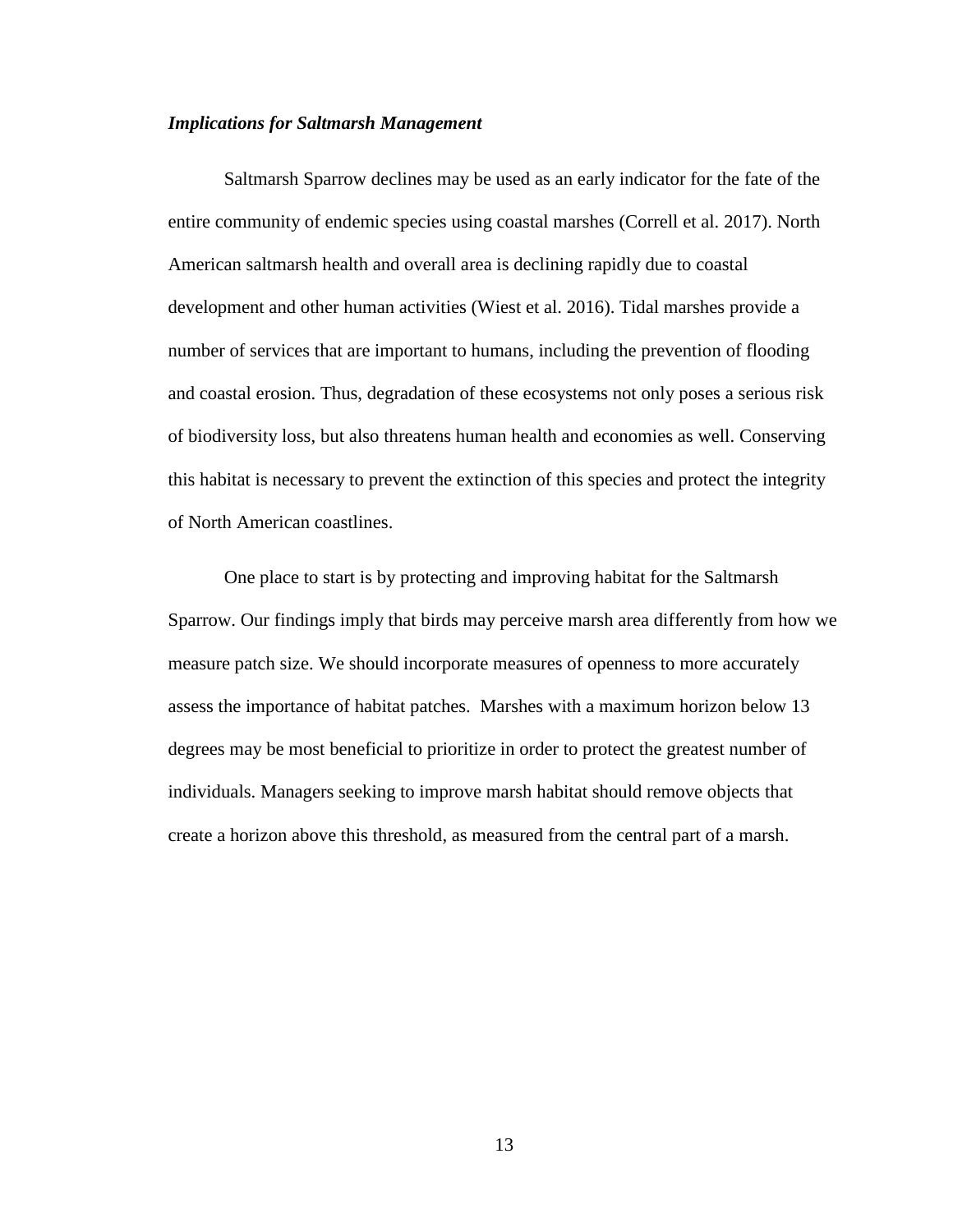#### **Works Cited**

- Andersson, M. J. Wallander, and D. Isaksson (2009). Predator perches: A visual search perspective. Functional Ecology 23:373-379.
- Bakker, K. K., D. E. Naugle, and K. F. Higgins (2002). Incorporating landscape attributes into models for migratory grassland bird conservation. Conservation Biology 16:1638-1646.
- Bayard, T. S. and C. S. Elphick (2011). Planning for sea-level rise: Quantifying patterns of Saltmarsh Sparrow (Ammodramus caudacutus) nest flooding under current sea-level conditions. The Auk 128:393–403.
- Benoit, L. K. & R. A. Askins (2002). Relationship between habitat area and the distribution of tidal marsh birds. Wilson Bulletin 114:314-323.
- Bruni, A., D. J. Mennill, and J.R. Foote (2014). Dawn chorus start time variation in a temperate bird community: relationships with seasonality, weather, and ambient light. Journal of Ornithology 155:877–890.
- Correll, M. D., W. A. Wiest, T. P. Hodgman, W. G. Shriver, C. S. Elphick, B. J. McGill, K. M. O'brien, and B. J. Olsen (2017). Predictors of specialist avifaunal decline in coastal marshes. Conservation Biology 31:172-182.
- Field, C. R., T. S. Bayard, C. Gjerdrum, J. M. Hill, S. Meiman, and C. S. Elphick (2017). High-resolution tide projections reveal extinction threshold in response to sealevel rise. Global Change Biology 23: 2058–2070.
- Fiske, I. and R. Chandler (2011). Unmarked: an R Package for fitting hierarchical models of wildlife occurrence and abundance. Journal of Statistical Software 43:1-23. http://www.jstatsoft.org/v43/i10/.
- Gjerdrum, C., C. S. Elphick, and M. A. Rubega (2008). How well can we model numbers and productivity of saltmarsh Sharp-tailed Sparrows (*Ammodramus caudacutus*) using habitat features? The Auk 125:608-617.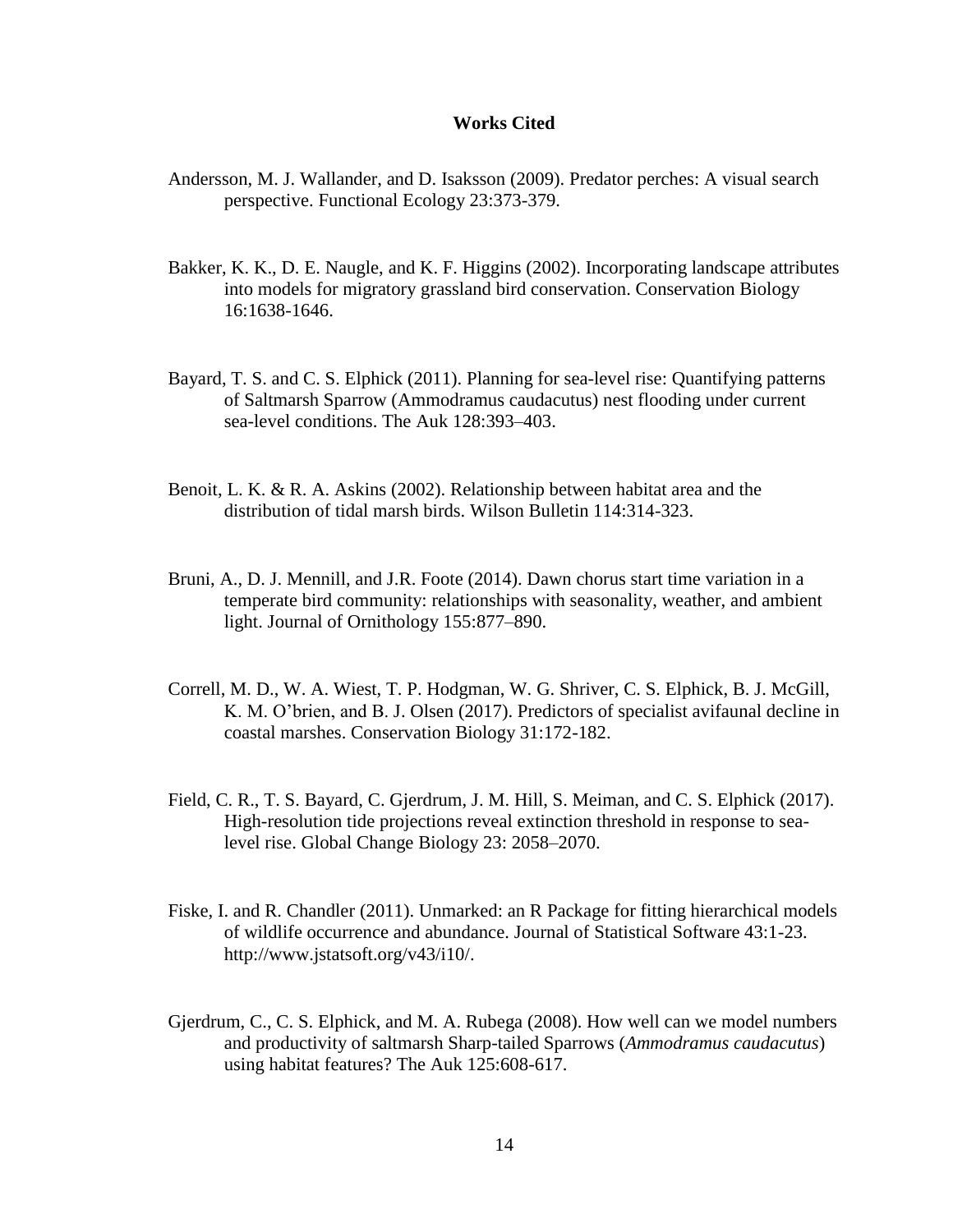- Greenberg, R., J. E. Maldonado, S. Droege, and M. V. McDonald (2006). Tidal marshes: a global perspective on the evolution and conservation of their terrestrial vertebrates. BioScience 56:675–685.
- Greenlaw, J. S. and J. D. Rising (1994). Saltmarsh Sparrow (*Ammodramus caudacutus*), The Birds of North America (P. G. Rodewald, Ed.). Ithaca: Cornell Lab of Ornithology. https://birdsna-org.prxy4.ursus.maine.edu/Species-Account/bna/species/sstspa
- Keyel, A. C., C. M. Bauer, C. R. Lattin, L. M. Romero, and J. M. Reed (2012). Testing the role of patch openness as a causal mechanism for apparent area sensitivity in a grassland specialist. Oecologia 169:407–418.
- Keyel, A. C., A. M. Strong, N. G. Perlut, and J. M. Reed (2013). Evaluating the roles of visual openness and edge effects on nest-site selection and reproductive success in grassland birds. The Auk 130:161−170.
- Meiman, S. T (2011). Modeling Saltmarsh Sparrow distribution in Connecticut. M. Sc. thesis, University of Connecticut, Storrs, CT.
- Meiman, S., D. Civco, K. Holsinger, and C. S. Elphick (2012). Comparing habitat models using ground-based and remote sensing data: Saltmarsh Sparrow presence versus nesting. Wetlands 32:725-736.
- Meiman, S. and C. S. Elphick (2012). Evaluating habitat-association models for the Saltmarsh Sparrow. The Condor 114:856-864.
- R Core Team (2016). R: A language and environment for statistical computing. R Foundation for Statistical Computing, Vienna, Austria. https://www.Rproject.org/.
- Ribic, C. A., R. R. Koford, J. R. Herkert, D. H. Johnson, N. D. Niemuth, D. E. Naugle, K. K. Bakker, D. W. Sample, and R. B. Renfrew (2009). Area sensitivity in north American grassland birds: patterns and processes. The Auk 126:233-244.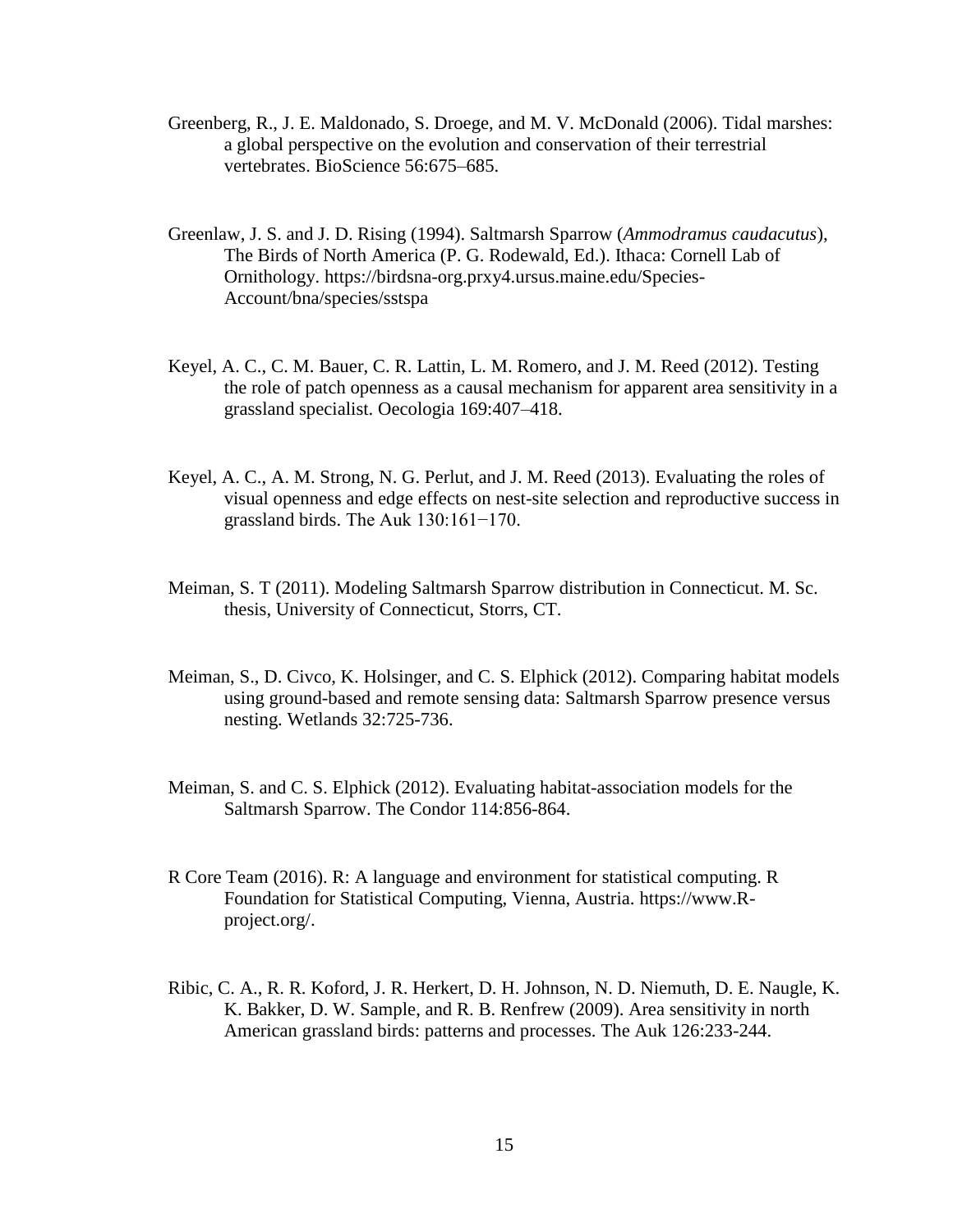- Robbins, C. S., D. K. Swanson, and B. A. Dowell (1989). Habitat area requirements of breeding forest birds of the middle Atlantic states. Wildlife Monographs 103:1- 34.
- Royle, J. A. (2004). N-Mixture models for estimating population size from spatially replicated counts. Biometrics 60:108–115.
- Ruskin, K. J., M. A. Etterson, T. P. Hodgman, A. C. Borowske, J. B. Cohen, C. S. Elphick, C. R. Field, R. A. Kern, E. King, A. R. Kocek, A. I. Kovach, K. M. O'Brien, N. Pau, W. G. Shriver, J. Walsh, and B. J. Olsen (2017). Seasonal fecundity is not related to geographic position across a species' global range despite a central peak in abundance. Oecologia 183:291-301.
- Saltmarsh Habitat and Avian Research Program (2013). SHARP Vegetation Protocol for Avian Point-Count Circles, Year 3. https://tidalmarshbirds.org
- Shriver, W. G., T. P. Hodgman, J. P. Gibbs, and P. D. Vickery (2010). Home range sizes and habitat use of Nelson's and Saltmarsh Sparrows. The Wilson Journal of Ornithology 122:340-345.
- Slagsvold, T (1977). Bird song activity in relation to breeding cycle, spring weather, and environmental phenology. Scandinavian Journal of Ornithology 8:197-222.
- Thomas, R. J (1999). Two tests of a stochastic dynamic programming model of daily singing routines in birds. Animal Behaviour 57:277-284.
- Thompson, S. J., T. W. Arnold, and C. L. Amundson (2014). A multiscale assessment of tree avoidance by prairie birds. The Condor 116:303-315.
- U. S. Fish and Wildlife Service (2010). National Wetlands Inventory website. U.S. Department of the Interior, Fish and Wildlife Service, Washington, D.C. http://www.fws.gov/wetlands/
- van der Vliet, R. E., E. Schuller, and M. J. Wassen (2008). Avian predators in a meadow landscape: Consequences of their occurrence for breeding open-area birds. Journal of Avian Biology 39:523-529.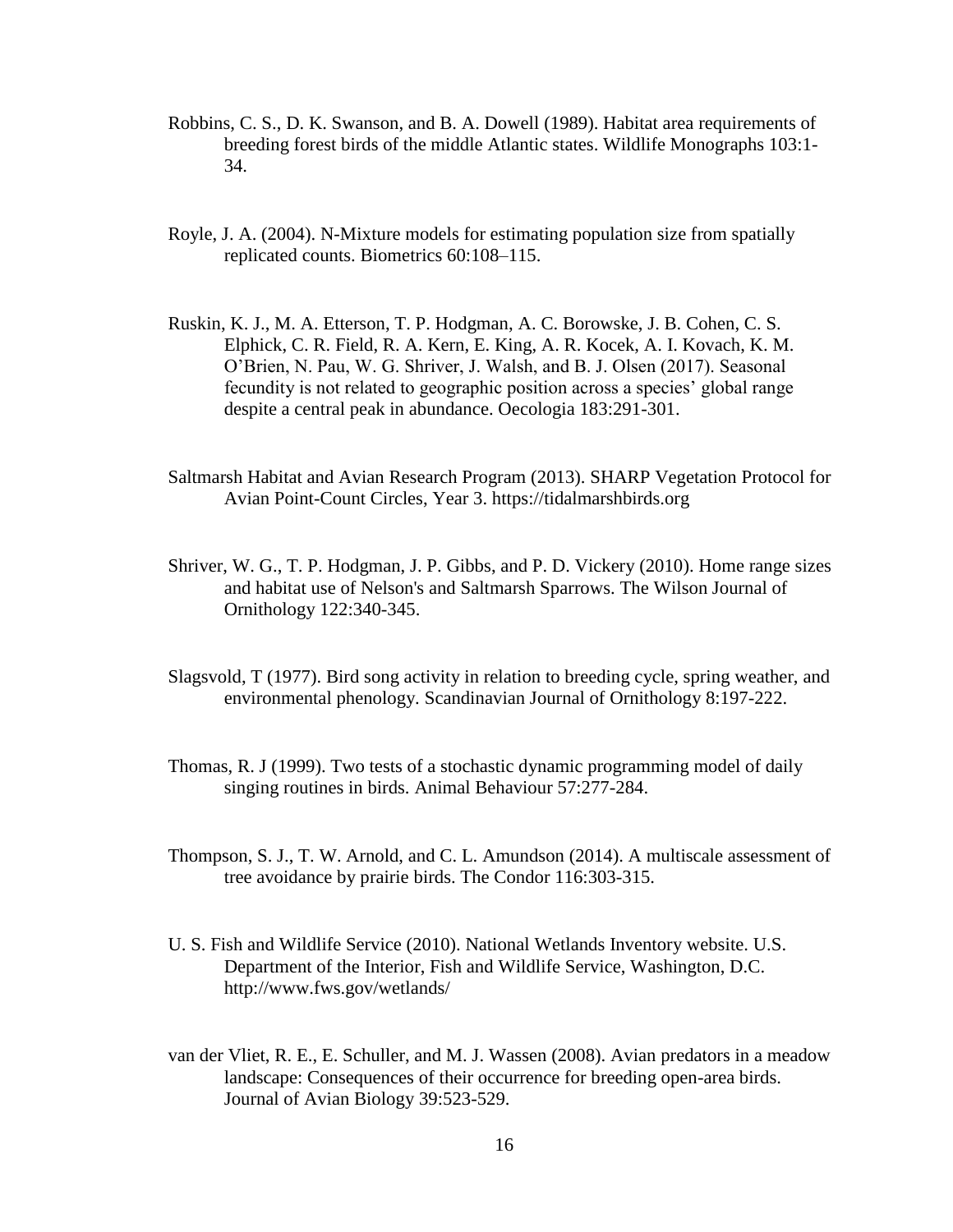- Vickery, C. B. and M. L. Hunter (1994). Effects of habitat area on the distribution of grassland birds in Maine. Conservation Biology 8:1087-1097.
- Wickham, H (2009). ggplot2: Elegant Graphics for Data Analysis. Springer-Verlag New York.
- Wiest, W. A., M. D. Correll, B. J. Olsen, C. S. Elphick, T. P. Hodgman, D. R. Curson, and W. G. Shriver (2016). Population estimates for tidal marsh birds of high conservation concern in the northeastern USA from a design-based survey. The Condor 118:274-288.